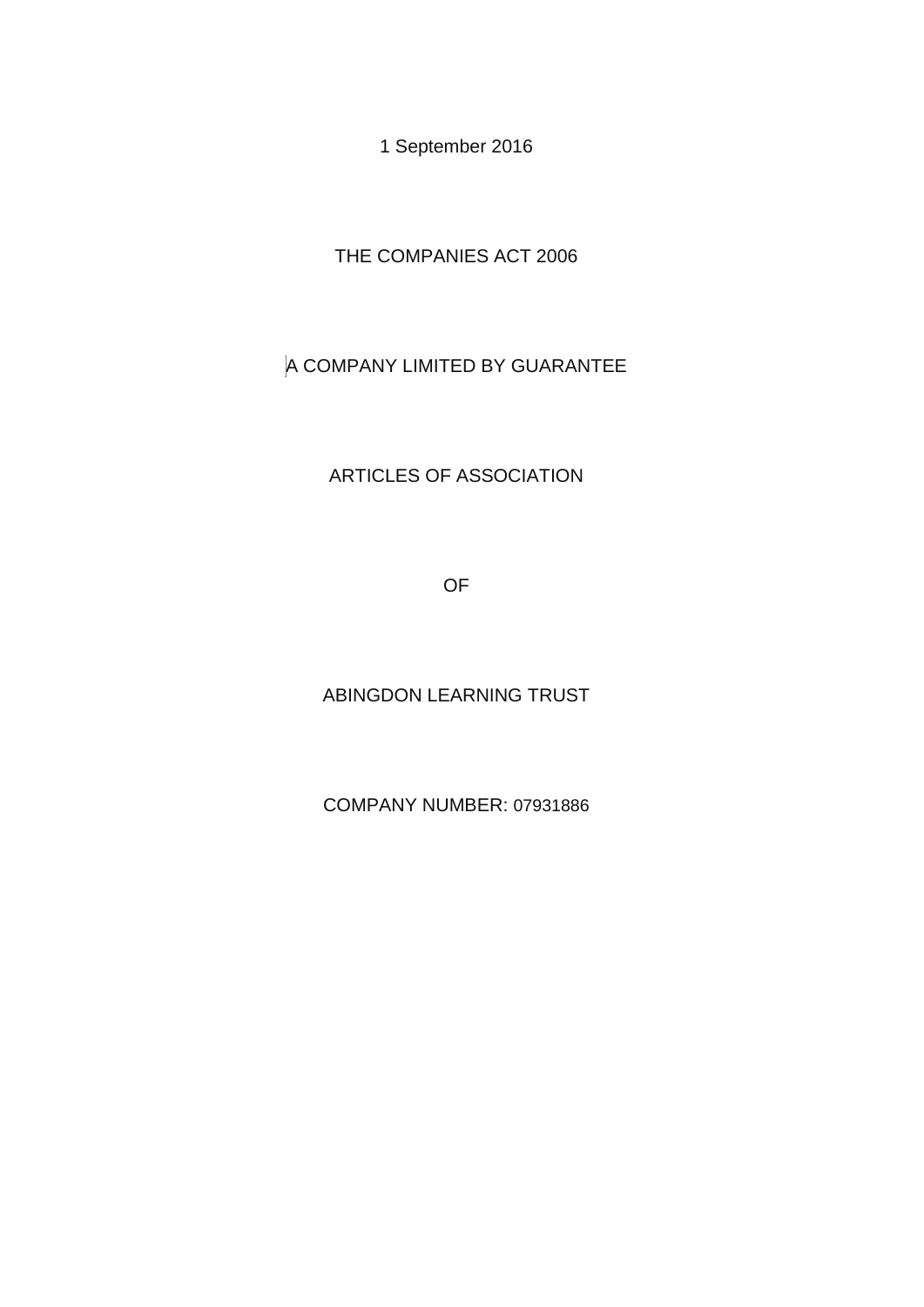#### THE COMPANIES ACT 2006

# COMPANY LIMITED BY GUARANTEE

# ARTICLES OF ASSOCIATION

OF

ABINGDON LEARNING TRUST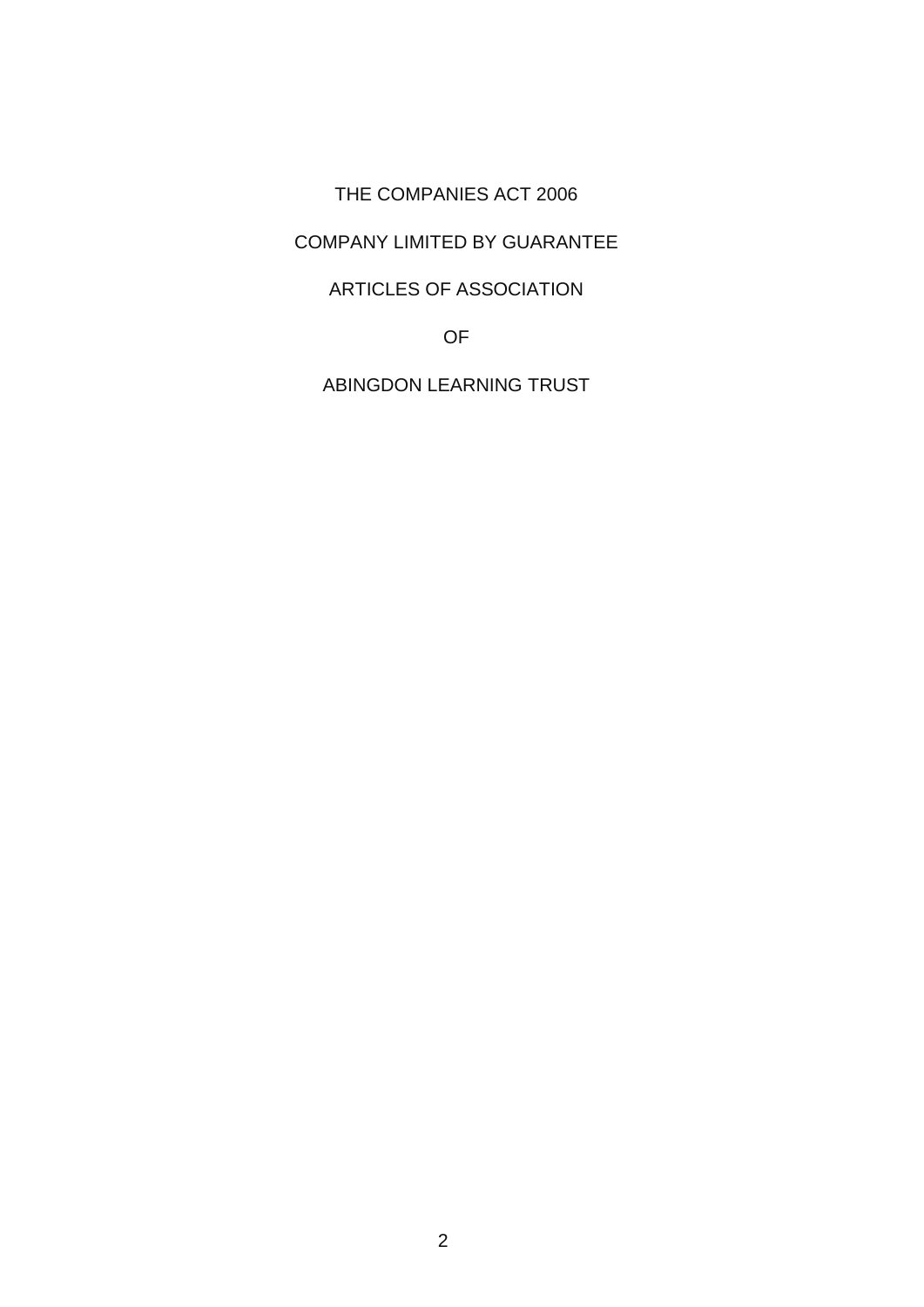#### **INTERPRETATION**

- 1. In these Articles:
	- a. Not used;
	- b. "the Academies" means all the schools and educational institutions referred to in Article 4a and operated by the Academy Trust (and "Academy" shall mean any one of those schools or educational institutions)
	- c. "Academy Financial Year" means the academic year from 1<sup>st</sup> of September to  $31<sup>st</sup>$  of August of the following year;
	- d. "the Academy Trust" means the company intended to be regulated by these Articles and referred to in Article 2;
	- e. "the Articles" means these Articles of Association of the Academy Trust;
	- f. "Chief Executive Officer" means such person as may be appointed by the Trustees as the Chief Executive Officer of the Academy Trust
	- g. Not used;
	- h. "clear days" in relation to the period of a notice means the period excluding the day when the notice is given or deemed to be given and the day on which it is given or on which it is to take effect;
	- i. "Clerk"means the clerk to the Trustees or any other person appointed to perform the duties of the clerk to the Trustees, including a joint, assistant or deputy clerk;
	- j. "financial expert" means an individual, company or firm who is authorised to give investment advice under the Financial Services and Markets Act 2000;
	- k. Not used;
	- l. Not used;
	- m. "Local Authority Associated Person" means any person associated (within the meaning given in section 69(5) of the Local Government and Housing Act 1989) with any local authority by which the Academy Trust is influenced;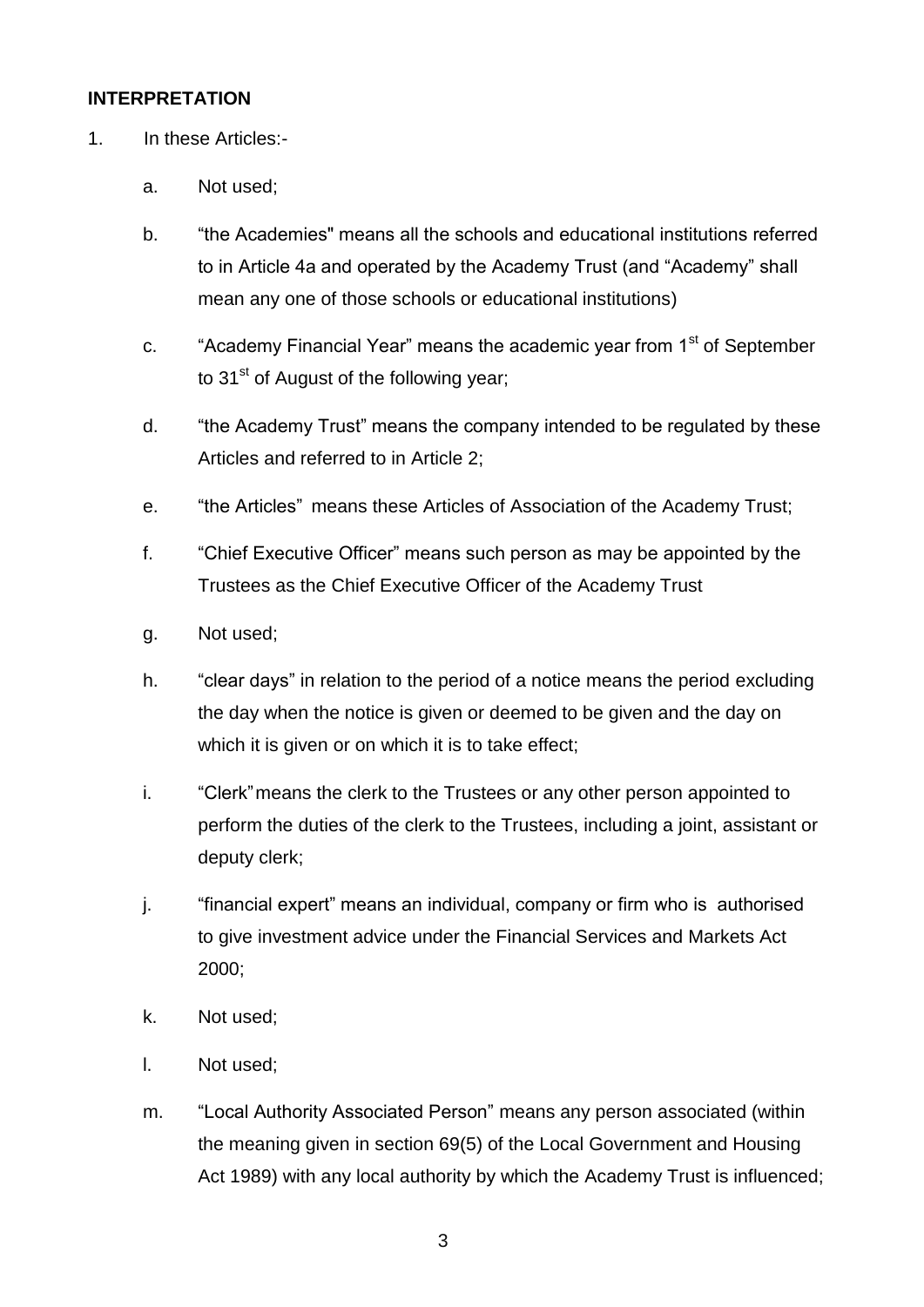- n. "Local Governing Bodies" means the committees appointed pursuant to Articles 100-101A and 104 (and "Local Governing Body" means any one of these committees);
- o. "Member" means a member of the Academy Trust and someone who as such is bound by the undertaking contained in Article 8;
- p. "the Memorandum" means the Memorandum of Association of the Academy Trust;
- q. "Office" means the registered office of the Academy Trust;
- r. "Parent Local Governor" means the parent member of a Local Governing Body elected or appointed in accordance with Articles 54-56;
- s. "Parent Trustees" means the Trustees elected or appointed pursuant to Articles 53 – 56[B] inclusive;
- t. "Principals" means the head teachers of the Academies (and "Principal" means any one of these head teachers];
- u. "Principal Regulator" means the body or person appointed as the Principal Regulator under the Charities Act 2011;
- v. Not used;
- w. "the seal" means the common seal of the Academy Trust if it has one;
- x. "Secretary of State" means the Secretary of State for Education or successor;
- y. "Special Educational Needs" has the meaning set out in sections 20(1) and 21(2) of the Children and Families Act 2014;
- z. Not used;
- aa. "teacher" means a person employed under a contract of employment or a contract for services or otherwise engaged to provide his services as a teacher at one or more Academies;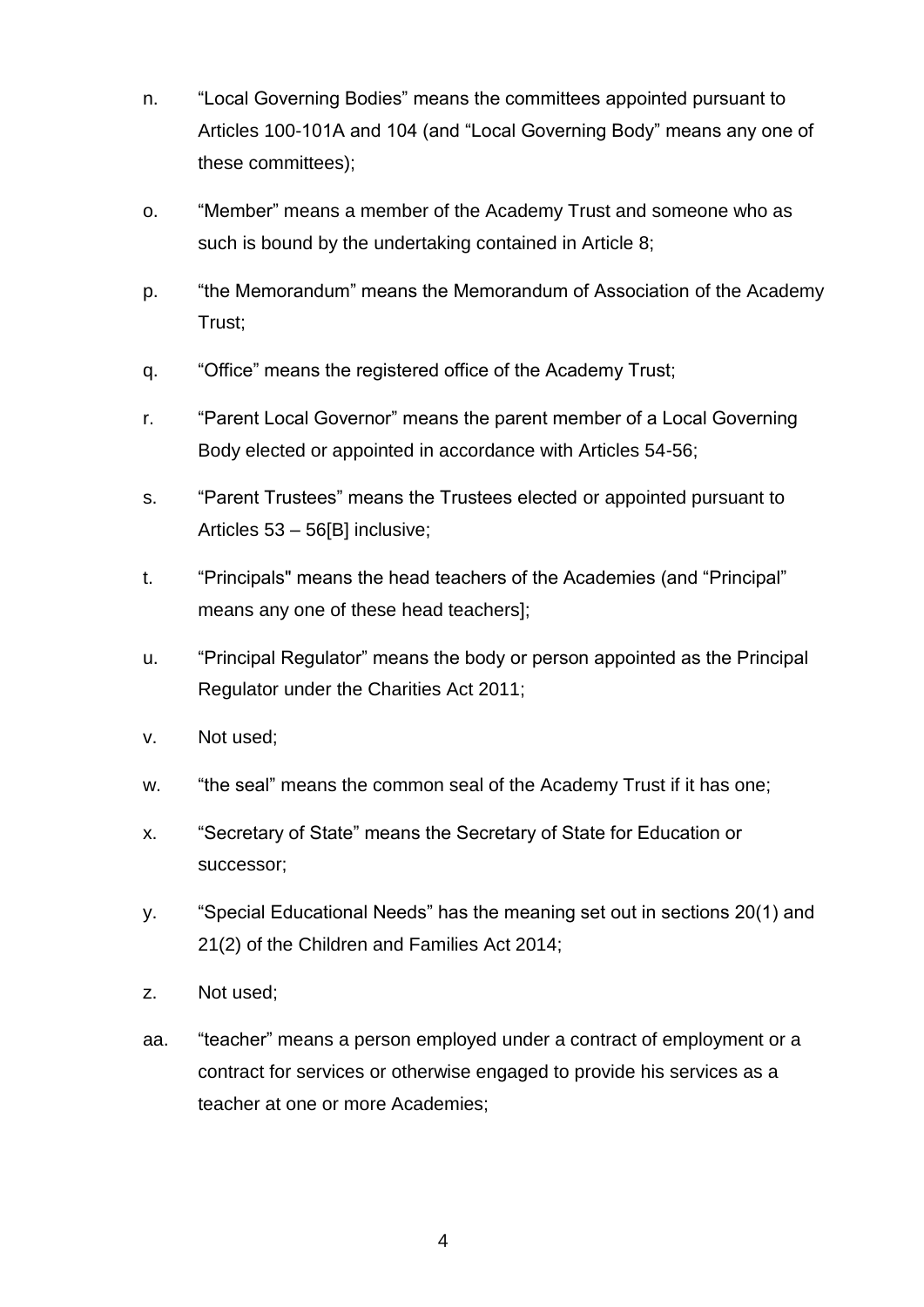- bb. "the Trustees" means the directors of the Academy Trust (and "Trustee" means any one of those directors), subject to the definition of this term at Article 6.9 (e) in relation to Articles 6.2-6.9<sup>1</sup>;
- cc. "the United Kingdom" means Great Britain and Northern Ireland;
- dd. words importing the masculine gender only shall include the feminine gender. Words importing the singular number shall include the plural number, and vice versa;
- ee. subject as aforesaid, words or expressions contained in these Articles shall, unless the context requires otherwise, bear the same meaning as in the Companies Act 2006, as appropriate;
- ff. any reference to a statute or statutory provision shall include any statute or statutory provision which replaces or supersedes such statute or statutory provision including any modification or amendment thereto.

2. The company's name is **Abingdon Learning Trust** (and in this document it is called "**the Academy Trust**").

3. The Academy Trust's registered office is to be situated in England and Wales.

<sup>-</sup><sup>1</sup> Trustees perform similar governance functions to those of governing bodies in maintained schools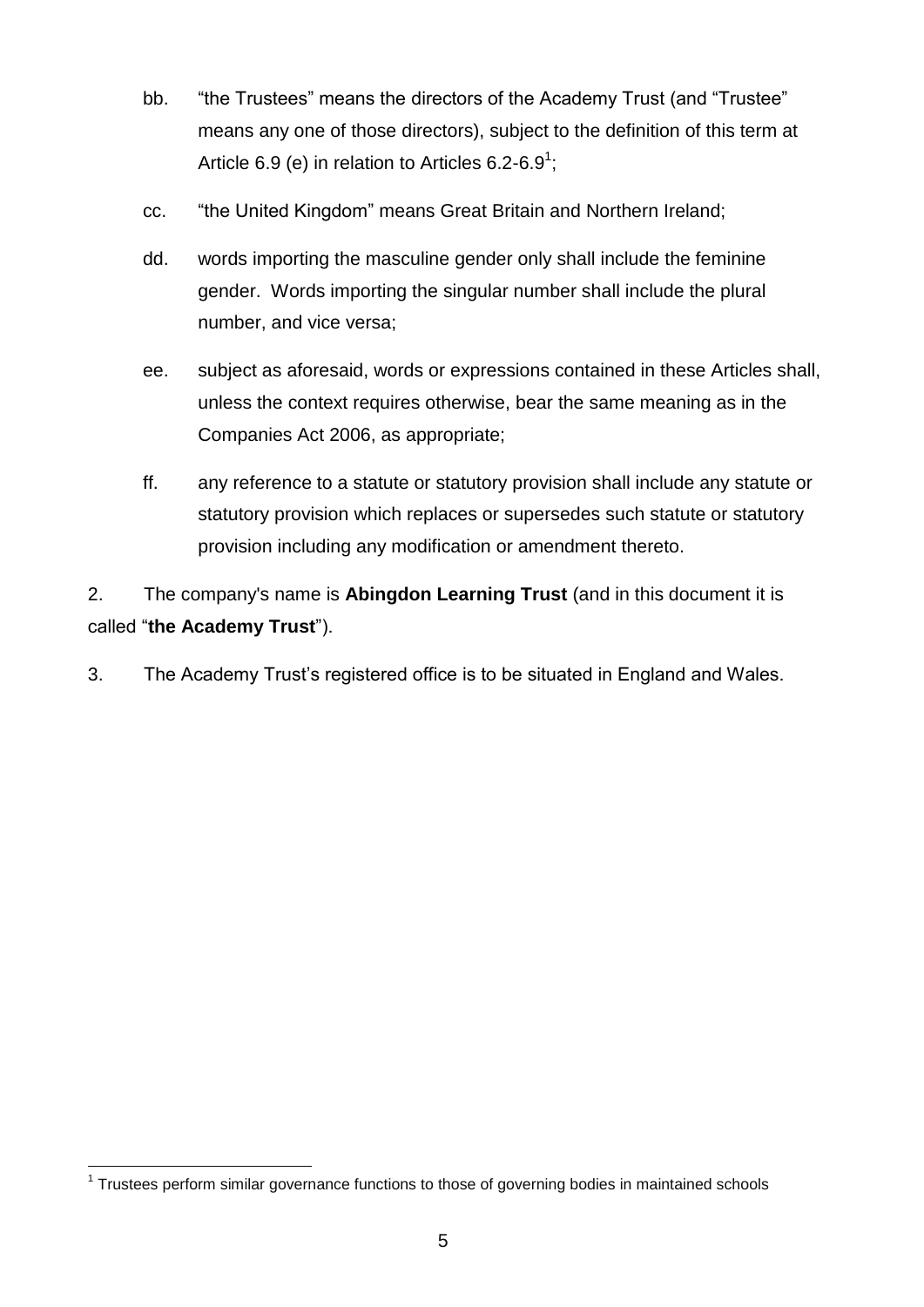#### **OBJECTS**

4. The Academy Trust's objects ("**the Objects**") are specifically restricted to the following:

- a. to advance for the public benefit education in the United Kingdom, in particular but without prejudice to the generality of the foregoing by establishing, maintaining, carrying on, managing and developing schools ("**the Academies**") offering a broad and balanced curriculum; and
- b. to promote for the benefit of the inhabitants of Oxfordshire and the surrounding area the provision of facilities for recreation or other leisure time occupation of individuals who have need of such facilities by reason of their youth, age, infirmity or disablement, financial hardship or social and economic circumstances or for the public at large in the interests of social welfare and with the object of improving the condition of life of the said inhabitants.

5. In furtherance of the Objects but not further or otherwise the Academy Trust may exercise the following powers:

- a. to draw, make, accept, endorse, discount, execute and issue promissory notes, bills, cheques and other instruments, and to operate bank accounts in the name of the Academy Trust;
- b. to raise funds and to invite and receive contributions provided that in raising funds the Academy Trust shall not undertake any substantial permanent trading activities and shall conform to any relevant statutory regulations;
- c. to acquire, alter, improve and (subject to such consents as may be required by law) to charge or otherwise dispose of property;
- d. subject to Articles 6.6-6.8 below to employ such staff, as are necessary for the proper pursuit of the Objects and to make all reasonable and necessary provision for the payments of pensions and superannuation to staff and their dependants;
- e. to establish or support, whether financially or otherwise, any charitable companies, trusts, associations or institutions formed for all or any of the Objects;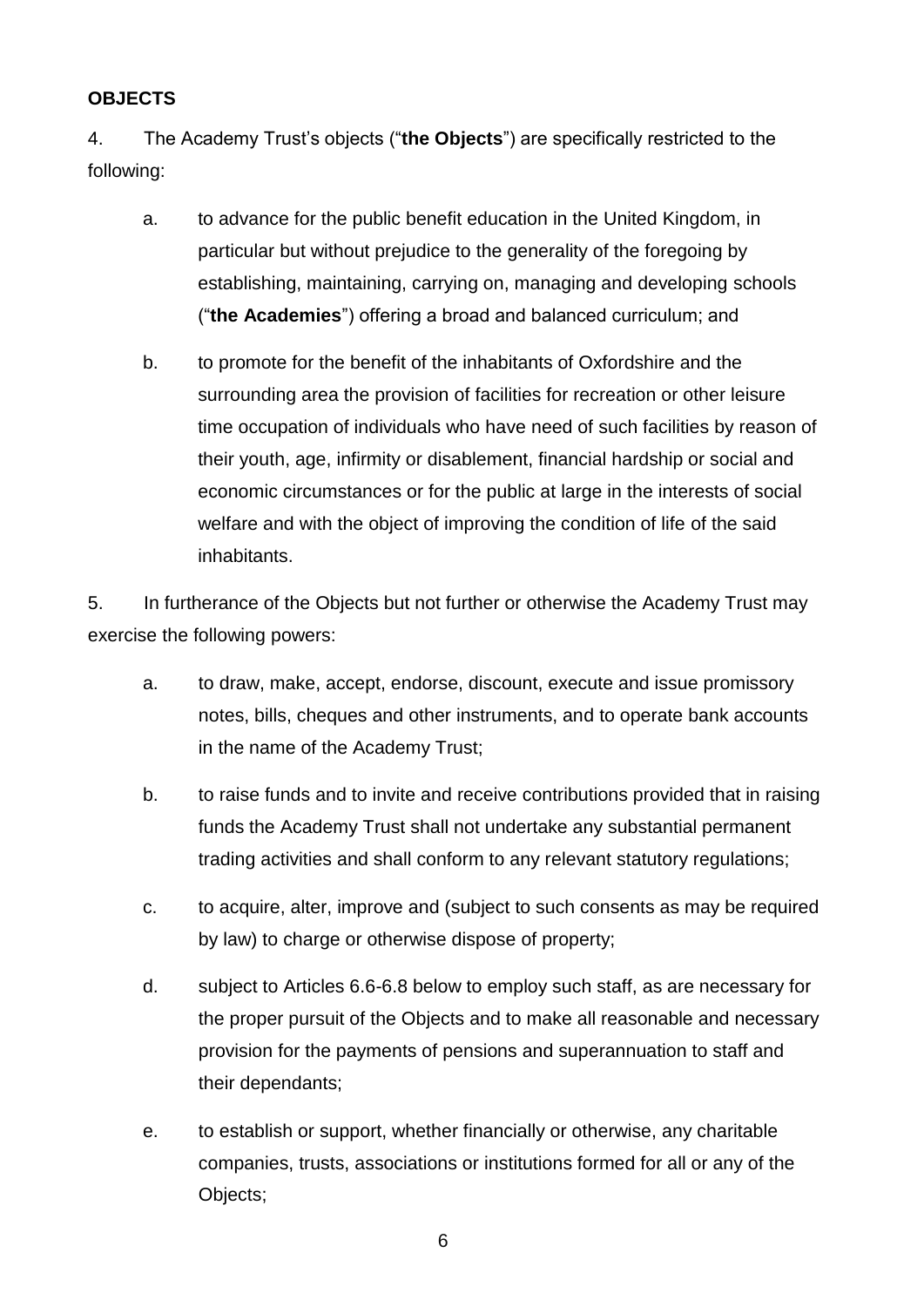- f. to co-operate with other charities, other independent and maintained schools, academies and institutions within the further education sector, voluntary bodies and statutory authorities operating in furtherance of the Objects and to exchange information and advice with them;
- g. to pay out of funds of the Academy Trust the costs, charges and expenses of and incidental to the formation and registration of the Academy Trust;
- h. to establish, maintain, carry on, manage and develop the Academies at locations to be determined by the Trustees;
- i. to offer scholarships, exhibitions, prizes and awards to pupils and students former pupils and former students, and otherwise to encourage and assist the educational attainment of pupils and students and former pupils and former students;
- j. to provide educational facilities and services to students of all ages and the wider community for the public benefit;
- k. to carry out research into the development and application of new techniques in education and to their approach to curriculum development and delivery and to publish the results of such research, and to develop means of benefiting from application of the experience of industry, commerce, other schools, educational institutions and the voluntary sector to the education of pupils and students in academies;
- l. subject to such consents as may be required by law and/or by any contract entered into by or on behalf of the Academy Trust, to borrow and raise money for the furtherance of the Objects in such manner and on such security as the Academy Trust may think fit;
- m. to deposit or invest any funds of the Academy Trust not immediately required for the furtherance of its Objects (but to invest only after obtaining such advice from a financial expert as the Trustees consider necessary and having regard to the suitability of investments and the need for diversification);
- n. to delegate the management of investments to a financial expert, but only on terms that: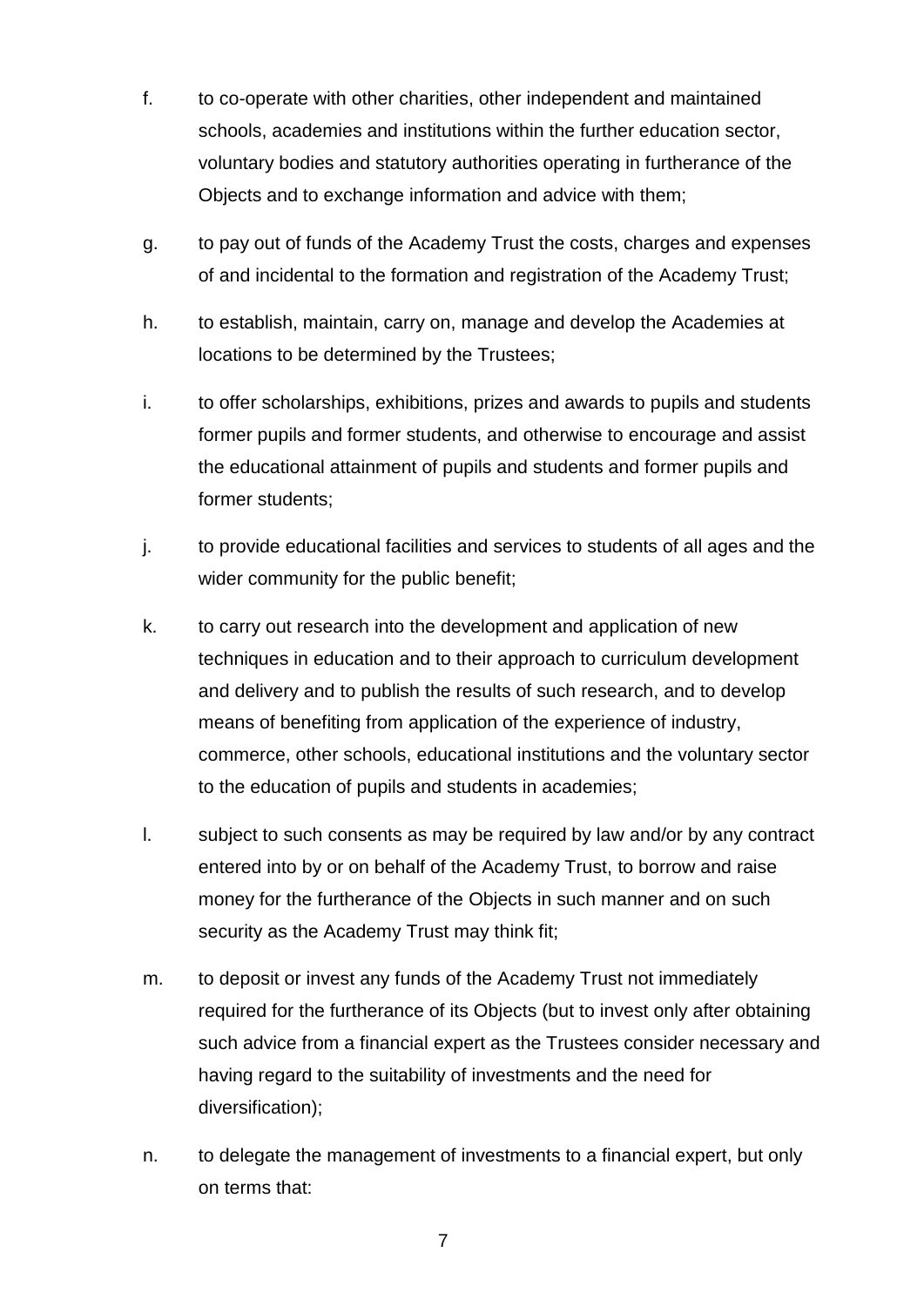- i. the investment policy is set down in writing for the financial expert by the Trustees;
- ii. every transaction is reported promptly to the Trustees;
- iii. the performance of the investments is reviewed regularly with the Trustees;
- iv. the Trustees are entitled to cancel the delegation arrangement at any time;
- v. the investment policy and the delegation arrangement are reviewed at least once a year;
- vi. all payments due to the financial expert are on a scale or at a level which is agreed in advance and are notified promptly to the Trustees on receipt; and
- vii. the financial expert must not do anything outside the powers of the Trustees;
- o. to arrange for investments or other property of the Academy Trust to be held in the name of a nominee company acting under the control of the Trustees or of a financial expert acting under their instructions, and to pay any reasonable fee required;
- p. to provide indemnity arrangements to Trustees in accordance with, and subject to the conditions of section 232 to 235 of the Companies Act 2006, section 189 of the Charities Act 2011 or any other provision of law applicable to charitable companies and any such indemnity is limited accordingly;
- q. not used;
- r. to establish subsidiary companies to carry on any trade or business for the purpose of raising funds for the Academy Trust; and
- s. to do all such other lawful things as are necessary for or are incidental to or conducive to the achievement of the Objects.
- 6.1 The income and property of the Academy Trust shall be applied solely towards the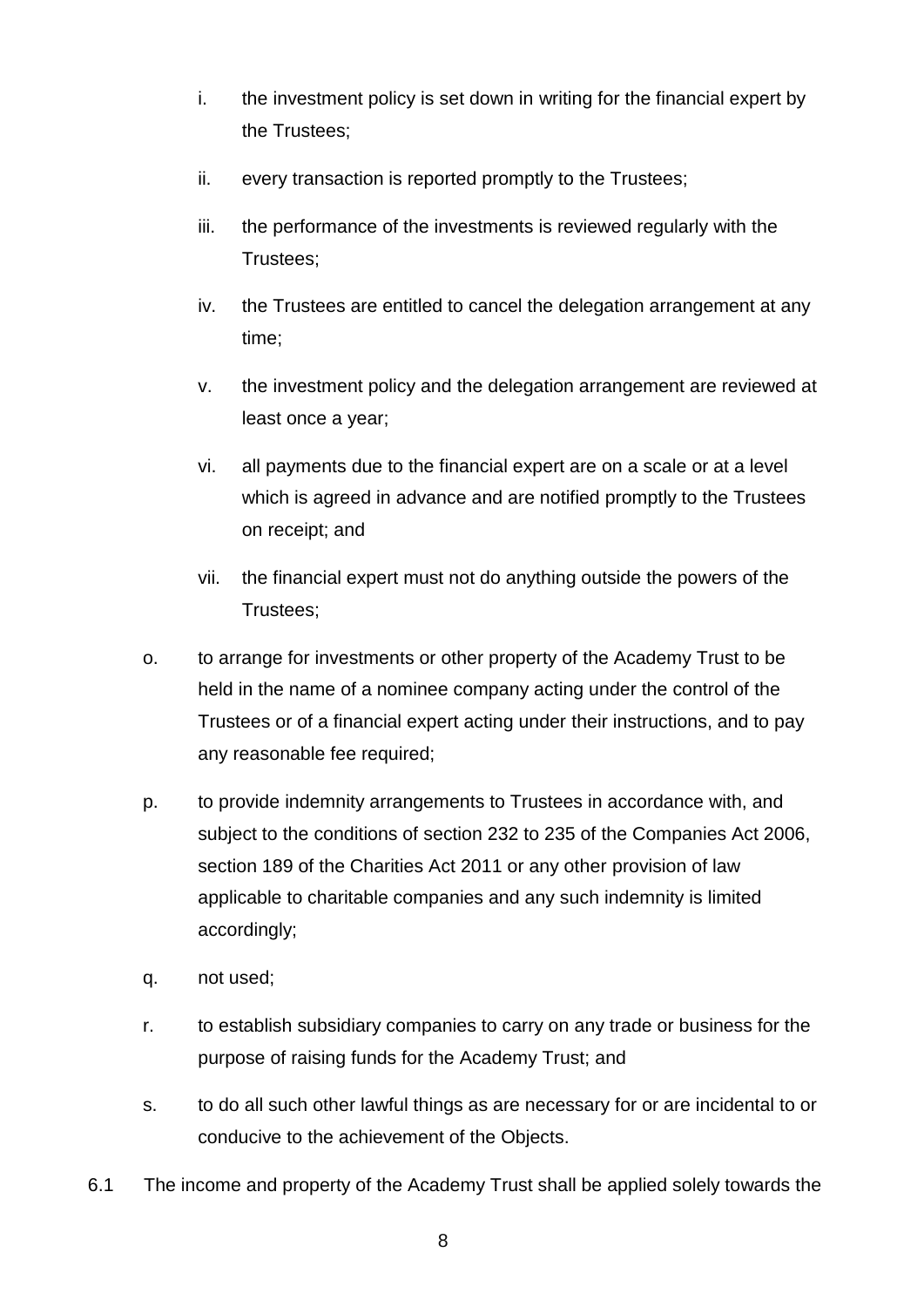promotion of the Objects.

6.2 None of the income or property of the Academy Trust may be paid or transferred directly or indirectly by way of dividend bonus or otherwise by way of profit to any Member of the Academy Trust. Nonetheless a Member of the Academy Trust who is not also a Trustee $^2$  may:

- a. benefit as a beneficiary of the Academy Trust;
- b. be paid reasonable and proper remuneration for any goods or services supplied to the Academy Trust;
- c. be paid rent for premises let by the Member of the Academy Trust if the amount of the rent and other terms of the letting are reasonable and proper; and
- d. be paid interest on money lent to the Academy Trust at a reasonable and proper rate, such rate not to exceed 2 per cent per annum below the base lending rate of a UK clearing bank selected by the Trustees, or 0.5%, whichever is the higher.

6.2A. The Trustees may only rely upon the authority provided by Article 6.2 to allow a benefit to a Member if each of the following conditions is satisfied:

- a. the remuneration or other sums paid to the Member do not exceed an amount that is reasonable in all the circumstances;
- b. the Trustees are satisfied that it is in the interests of the Academy Trust to contract with that Member rather than with someone who is not a Member. In reaching that decision the Trustees must balance the advantage of contracting with a Member against the disadvantages of doing so; and
- c. the reason for their decision is recorded by the Trustees in the minute book $3$ .
- 6.3 A Trustee may benefit from any indemnity arrangement purchased at the

 2 A Member who is also a Trustee is subject to the restrictions on trustee benefits in articles 6.3 – 6.9.

 $3$  This wording largely replicates the procedure for authorising a benefit to Trustees as set out in Article 6.8. Whilst the procedure for authorising a benefit to Trustees is also subject to a statutory framework under the Companies Act 2006, which is not applicable to Members, the Department nonetheless recommends that, in order to aid transparency and ensure good financial governance, this process is followed.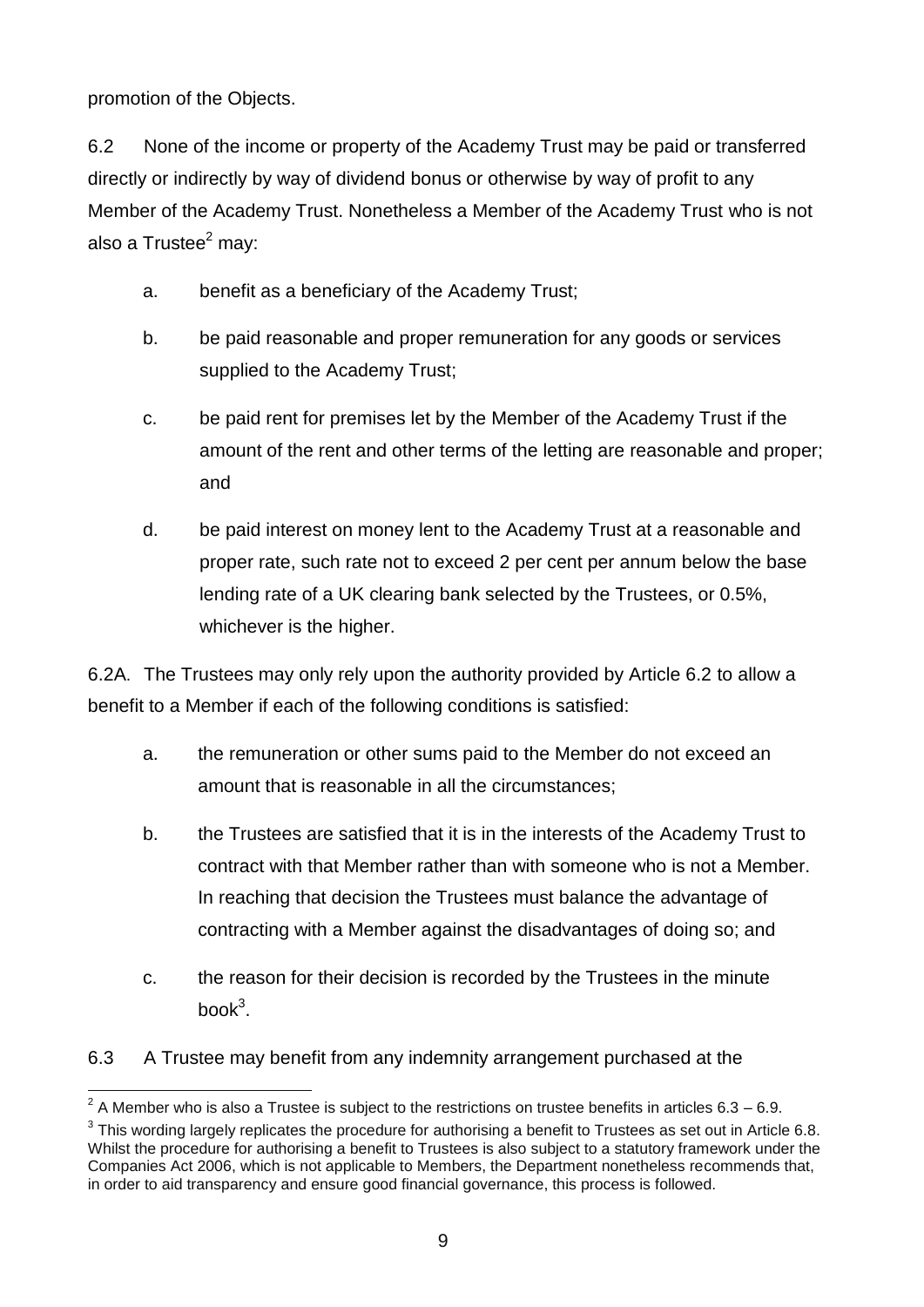Academy Trust's expense or any arrangement so agreed with the Secretary of State to cover the liability of the Trustees which by virtue of any rule of law would otherwise attach to them in respect of any negligence, default or breach of trust or breach of duty of which they may be guilty in relation to the Academy Trust: provided that any such arrangement shall not extend to: (i) any claim arising from any act or omission which the Trustees (or any of them) knew to be a breach of trust or breach of duty or which was committed by the Trustees (or any of them) in reckless disregard to whether it was a breach of trust or breach of duty or not; and (ii) the costs of any unsuccessful defence to a criminal prosecution brought against the Trustees (or any of them) in their capacity as directors of the Academy Trust. Further, this Article does not authorise a Trustee to benefit from any indemnity arrangement that would be rendered void by any provision of the Companies Act 2006, the Charities Act 2011 or any other provision of law.

6.4 A public company, which has shares listed on a recognised stock exchange and of which any one Trustee holds no more than 1% of the issued capital of that company, may receive fees, remuneration or other benefit in money or money's worth from the Academy Trust.

6.5 A Trustee may at the discretion of the Trustees be reimbursed from the property of the Academy Trust for reasonable expenses properly incurred by him or her when acting on behalf of the Academy Trust, but excluding expenses in connection with foreign travel.

6.6 No Trustee may:

- a. buy any goods or services from the Academy Trust;
- b. sell goods, services, or any interest in land to the Academy Trust;
- c. be employed by, or receive any remuneration from the Academy Trust (other than the Chief Executive Officer to the extent he or she is a Trustee, whose employment and/or remuneration is subject to the procedure and conditions in Article 6.8); or
- d. receive any other financial benefit from the Academy Trust;
- e. unless:
	- i. the payment is permitted by Article 6.7 and the Trustees follow the procedure and observe the conditions set out in Article 6.8; or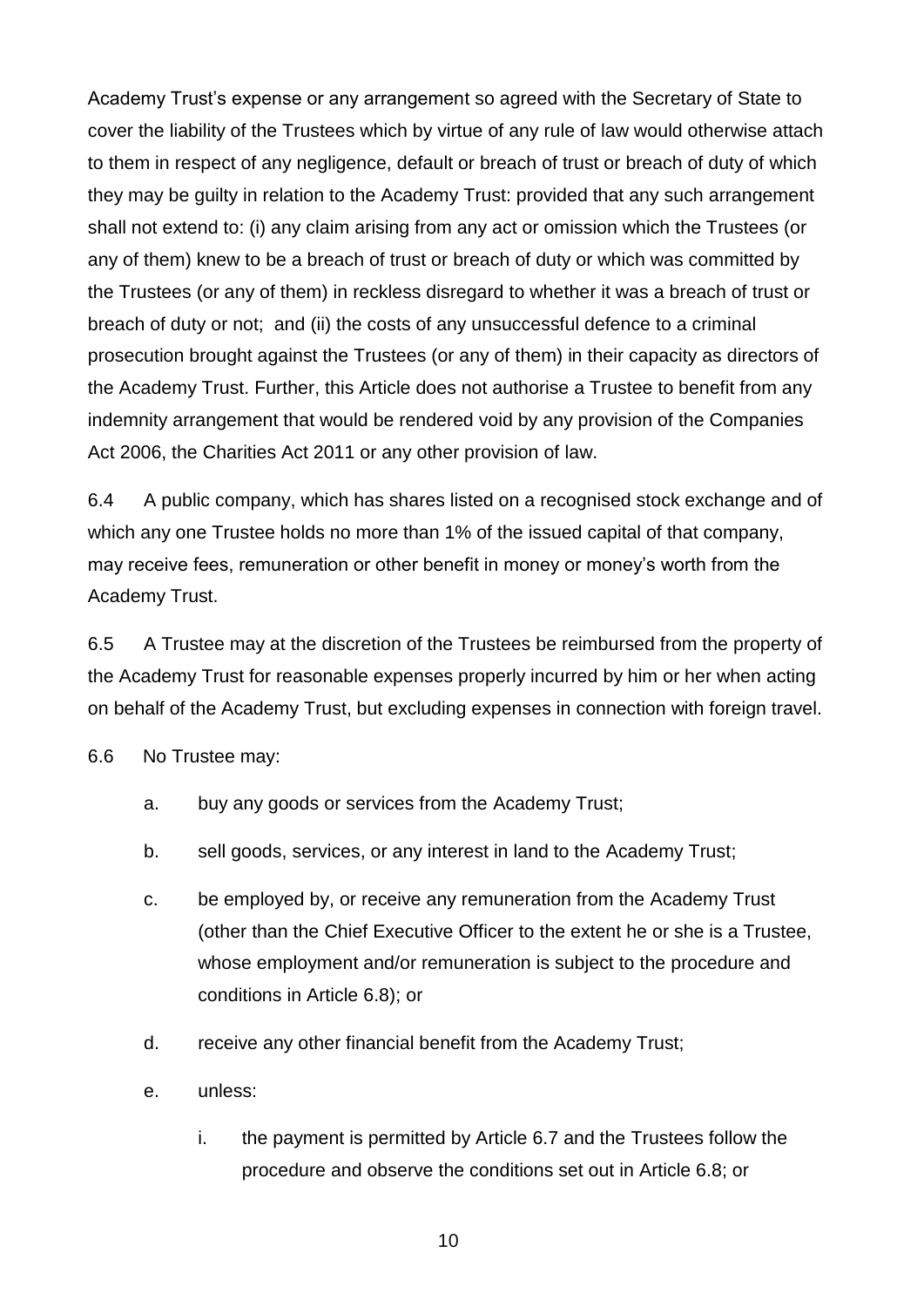- ii. the Trustees obtain the prior written approval of the Charity Commission and fully comply with any procedures it prescribes.
- 6.7 Subject to Article 6.8, a Trustee may:
	- a. receive a benefit from the Academy Trust in the capacity of a beneficiary of the Academy Trust;
	- b. be employed by the Academy Trust or enter into a contract for the supply of goods or services to the Academy Trust, other than for acting as a Trustee;
	- c. receive interest on money lent to the Academy Trust at a reasonable and proper rate not exceeding 2% per annum below the base rate of a clearing bank to be selected by the Trustees, or 0.5%, whichever is the higher; and
	- d. receive rent for premises let by the Trustee to the Academy Trust if the amount of the rent and the other terms of the lease are reasonable and proper.

6.8 The Academy Trust and its Trustees may only rely upon the authority provided by Article 6.7 if each of the following conditions is satisfied:

- a. the remuneration or other sums paid to the Trustee do not exceed an amount that is reasonable in all the circumstances;
- b. the Trustee is absent from the part of any meeting at which there is discussion of:
	- i. his or her employment, remuneration, or any matter concerning the contract, payment or benefit; or
	- ii. his or her performance in the employment, or his or her performance of the contract; or
	- iii. any proposal to enter into any other contract or arrangement with him or her or to confer any benefit upon him or her that would be permitted under Article 6.7; or
	- iv. any other matter relating to a payment or the conferring of any benefit permitted by Article 6.7;
- c. the Trustee does not vote on any such matter and is not to be counted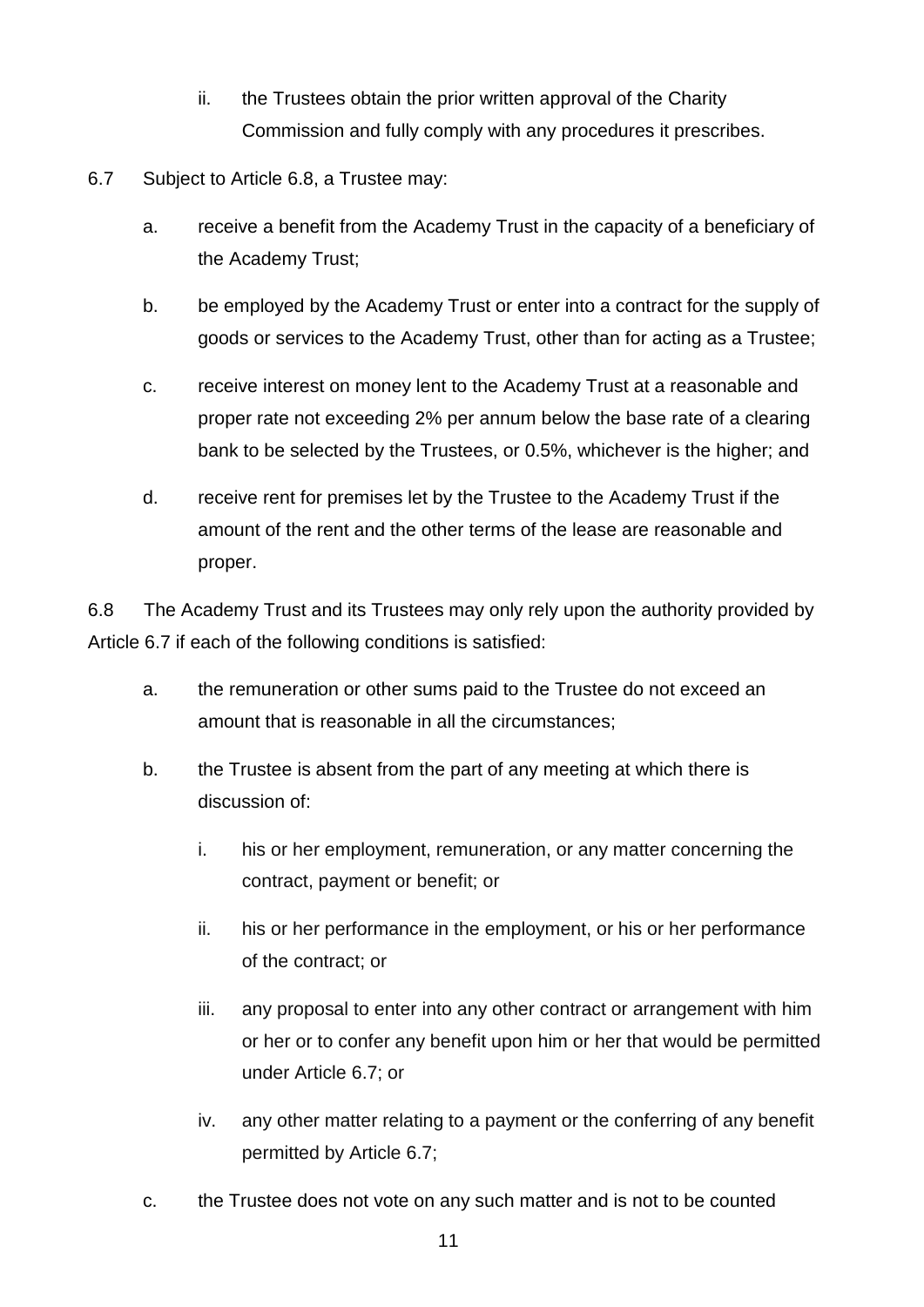when calculating whether a quorum of Trustees is present at the meeting:

- d. save in relation to employing or contracting with the Chief Executive Officer (to the extent he or she is a Trustee), the other Trustees are satisfied that it is in the interests of the Academy Trust to employ or to contract with that Trustee rather than with someone who is not a Trustee. In reaching that decision the Trustees must balance the advantage of employing a Trustee against the disadvantages of doing so (especially the loss of the Trustee's services as a result of dealing with the Trustee's conflict of interest);
- e. the reason for their decision is recorded by the Trustees in the minute book; and
- f. a majority of the Trustees then in office have received no such payments or benefit.

6.8A The provision in Article 6.6 (c) that no Trustee may be employed by or receive any remuneration from the Academy Trust (other than the Chief Executive Officer to the extent he or she is a Trustee) does not apply to an employee of the Academy Trust who is subsequently elected or appointed as a Trustee save that this Article shall only allow such a Trustee to receive remuneration or benefit from the Academy Trust in his capacity as an employee of the Academy Trust and provided that the procedure as set out in Articles 6.8(b) and 6.8 (c) is followed.

- 6.9 In Articles 6.2-6.8A:
	- a. "company" shall include any company in which the Academy Trust:
		- holds more than 50% of the shares; or
		- controls more than 50% of the voting rights attached to the shares; or
		- has the right to appoint one or more directors to the board of the company;
	- b. "Trustee" shall include any child, stepchild, parent, grandchild, grandparent, brother, sister or spouse of the Trustee or any person living with the Trustee as his or her partner;
	- c. the employment or remuneration of a Trustee includes the engagement or remuneration of any firm or company in which the Trustee is: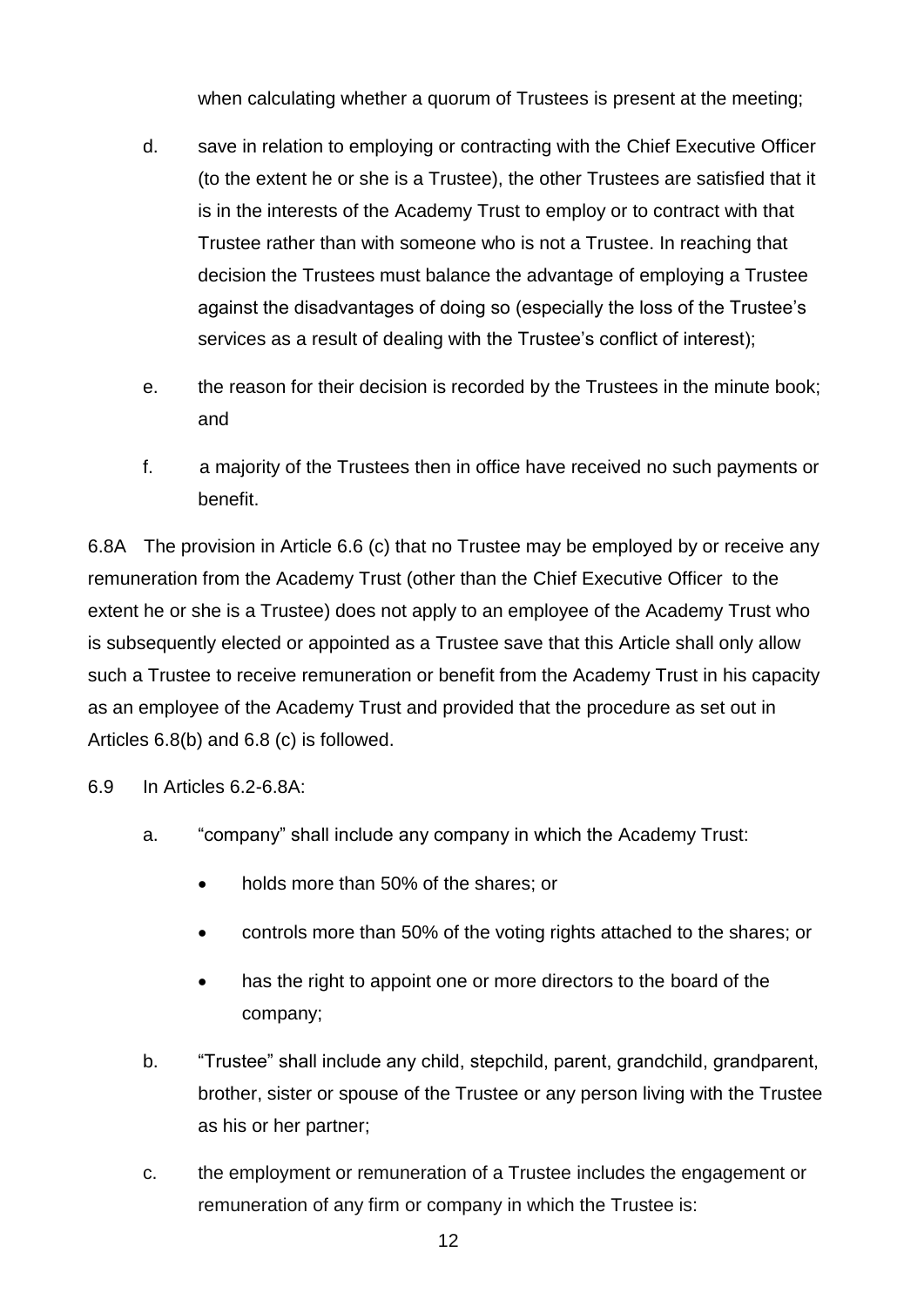- i. a partner;
- ii. an employee;
- iii. a consultant;
- iv. a director;
- v. a member; or
- vi. a shareholder, unless the shares of the company are that of a public company which are listed on a recognised stock exchange and the Trustee holds less than 1% of the issued capital.

7. The liability of the Members of the Academy Trust is limited.

8. Every Member of the Academy Trust undertakes to contribute such amount as may be required (not exceeding £10) to the Academy Trust's assets if it should be wound up while he or she is a Member or within one year after he or she ceases to be a Member, for payment of the Academy Trust's debts and liabilities before he or she ceases to be a Member, and of the costs, charges and expenses of winding up, and for the adjustment of the rights of the contributors among themselves.

9. If the Academy Trust is wound up or dissolved and after all its debts and liabilities (including any under section 2 of the Academies Act 2010) have been satisfied there remains any property it shall not be paid to or distributed among the Members of the Academy Trust (except for a Member which is itself a charity fulfilling the criteria set out below), but shall be given or transferred to some other charity or charities having objects similar to the Objects which prohibits the distribution of its or their income and property to an extent at least as great as is imposed on the Academy Trust by Article 6 above, chosen by the Members of the Academy Trust at or before the time of dissolution and if that cannot be done then to some other charitable object.

10. Not used.

11. No alteration or addition shall be made to or in the provisions of the Articles which would have the effect (a) that the Academy Trust would cease to be a company to which section 60 of the Companies Act 2006 applies; or (b) that the Academy Trust would cease to be a charity.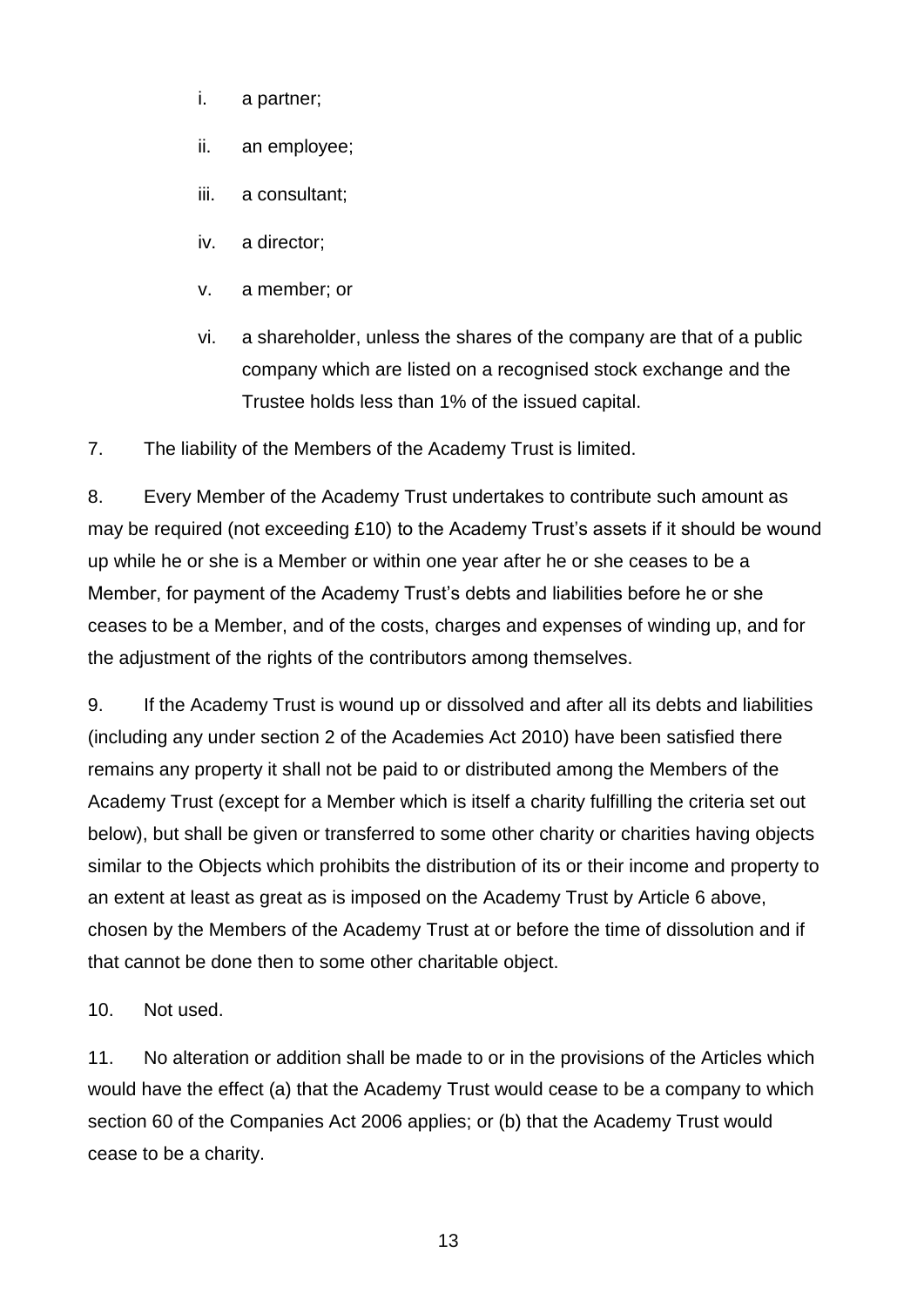#### **MEMBERS**

-

12. The Members of the Academy Trust<sup>4</sup> shall comprise:

- a. the signatories to the Memorandum;
- b. Not used;
- c. Not used; and
- d. any person appointed under Article 15A,

provided that at any time the minimum number of Members shall not be less than three.

12A. An employee of the Academy Trust cannot be a Member of the Academy Trust.

13. Each person entitled to appoint Members in Article 12 shall have the right from time to time by written notice delivered to the Office to remove any Member appointed by them and to appoint a replacement Member to fill a vacancy whether resulting from such removal or otherwise.

14. If any of the persons entitled to appoint Members in Article 12:

- a. in the case of an individual, die or become legally incapacitated;
- b. in the case of a corporate entity, cease to exist and are not replaced by a successor institution;
- c. becomes insolvent or makes any arrangement or composition with their creditors generally; or
- d. ceases to themselves be a Member,

their right to appoint Members under these Articles shall vest in the remaining Members.

<sup>&</sup>lt;sup>4</sup> There must be at least three signatories to the Memorandum of Association. The Department recommends that trusts should ideally have at least five members, though they may choose to have more or less than five. A minimum of five members helps to ensure that, to the extent Members are available to attend meetings, the Trust has enough Members to take decisions via special resolution (75% of members agree) without requiring unanimity, while minimising circumstances in which a split membership prevents decisions being taken by ordinary resolution (at least 51% of the Members are in favour). If members are to be appointed by a body or entity under (c) then that body or entity should be a Member. We would recommend that any such body or entity is a signatory to the Memorandum.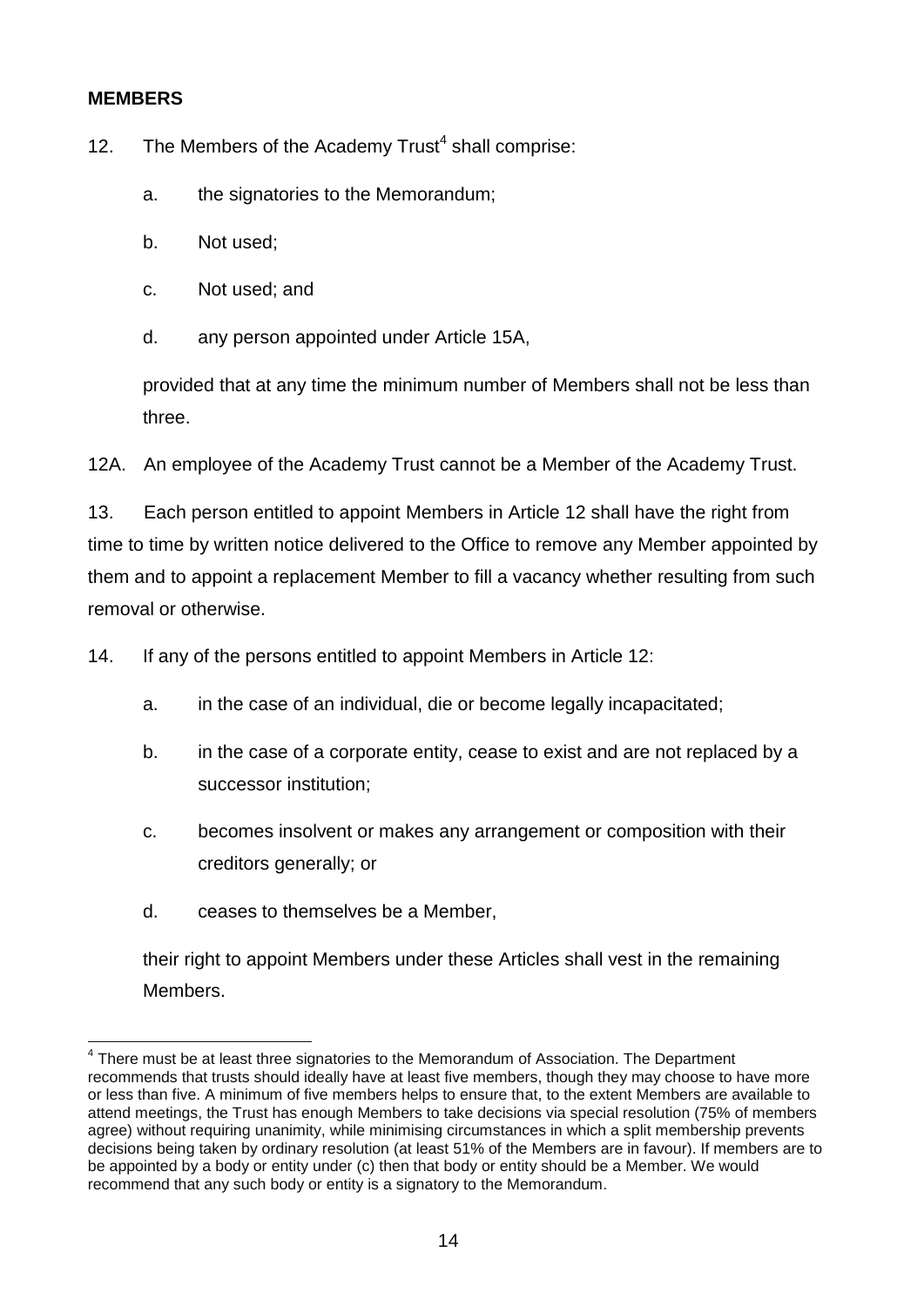- 15. Membership will terminate automatically if:
	- a. a Member (which is a corporate entity) ceases to exist and is not replaced by a successor institution;
	- b. a Member (which is an individual) dies or becomes incapable by reason of illness or injury of managing and administering his or her own affairs; or
	- c. a Member becomes insolvent or makes any arrangement or composition with that Member's creditors generally.

15A. The Members may agree by passing a special resolution to appoint such additional Members as they think fit.

16. In addition to Article 13, the Members may agree by passing a special resolution to remove any Member(s). The Member whose proposed removal is the subject of the resolution shall not be entitled to vote on that resolution.

16A. In exercising their rights under these Articles and the Companies Act 2006, the Members shall not do anything or take any action which would cause the Academy Trust to contravene its Objects.

17. Every person nominated to be a Member of the Academy Trust shall sign a written consent to become a Member and sign the register of Members on becoming a Member.

18. Any Member may resign provided that after such resignation the number of Members is not less than three. A Member shall cease to be one immediately on the receipt by the Academy Trust of a notice in writing signed by the person or persons entitled to remove him under Articles 13 or 16 provided that no such notice shall take effect when the number of Members is less than three unless it contains or is accompanied by the appointment of a replacement Member.

## **GENERAL MEETINGS**

19. The Academy Trust shall hold an Annual General Meeting each Academy Financial Year in addition to any other meetings in that year, and shall specify the meeting as such in the notices calling it; and not more than fifteen months shall elapse between the date of one Annual General Meeting of the Academy Trust and that of the next. Provided that so long as the Academy Trust holds its first Annual General Meeting within eighteen months of its incorporation, it need not hold it in the year of its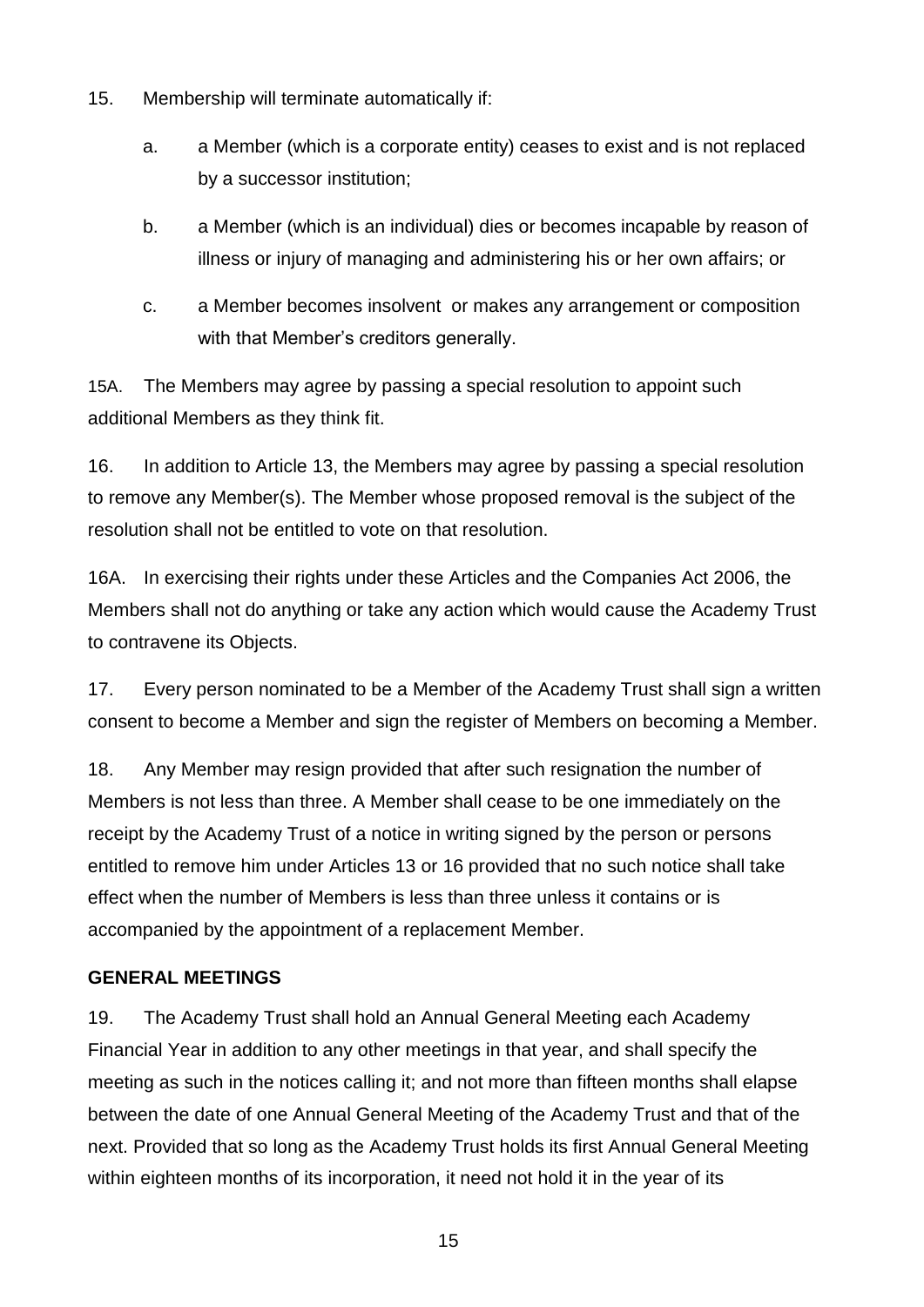incorporation or the following year. The Annual General Meeting shall be held at such time and place as the Trustees shall appoint. All meetings other than the Annual General Meetings shall be called General Meetings<sup>5</sup>.

20. The Trustees may call General Meetings and, on the requisition of Members pursuant to the provisions of the Companies Act 2006, shall forthwith proceed to convene a General Meeting in accordance with that Act. If there are not within the United Kingdom sufficient Trustees to call a General Meeting, any Trustee or any Member of the Academy Trust may call a General Meeting.

### **NOTICE OF GENERAL MEETINGS**

21. General meetings shall be called by at least fourteen clear days' notice but may be called by shorter notice if it is so agreed by a majority in number of Members having a right to attend and vote and together representing not less than 90% of the total voting rights at that meeting.

21A. The notice shall specify the time and place of the meeting and the general nature of the business to be transacted and, in the case of an Annual General Meeting, shall specify the meeting as such. The notice shall also state that the Member is entitled to appoint a proxy. The notice shall be given to all the Members, to the Trustees and auditors.

22. The accidental omission to give notice of a meeting to, or the non-receipt of notice of a meeting by, any person entitled to receive notice shall not invalidate the proceedings at that meeting.

## **PROCEEDINGS AT GENERAL MEETINGS**

-.

23. No business shall be transacted at any meeting unless a quorum is present. A Member counts towards the quorum by being present either in person or by proxy. Two persons entitled to vote upon the business to be transacted, each being a Member or a proxy of a Member or a duly authorised representative of a Member organisation shall constitute a quorum.

24. If a quorum is not present within half an hour from the time appointed for the meeting, or if during a meeting a quorum ceases to be present, the meeting shall stand adjourned to the same day in the next week at the same time and place or to such time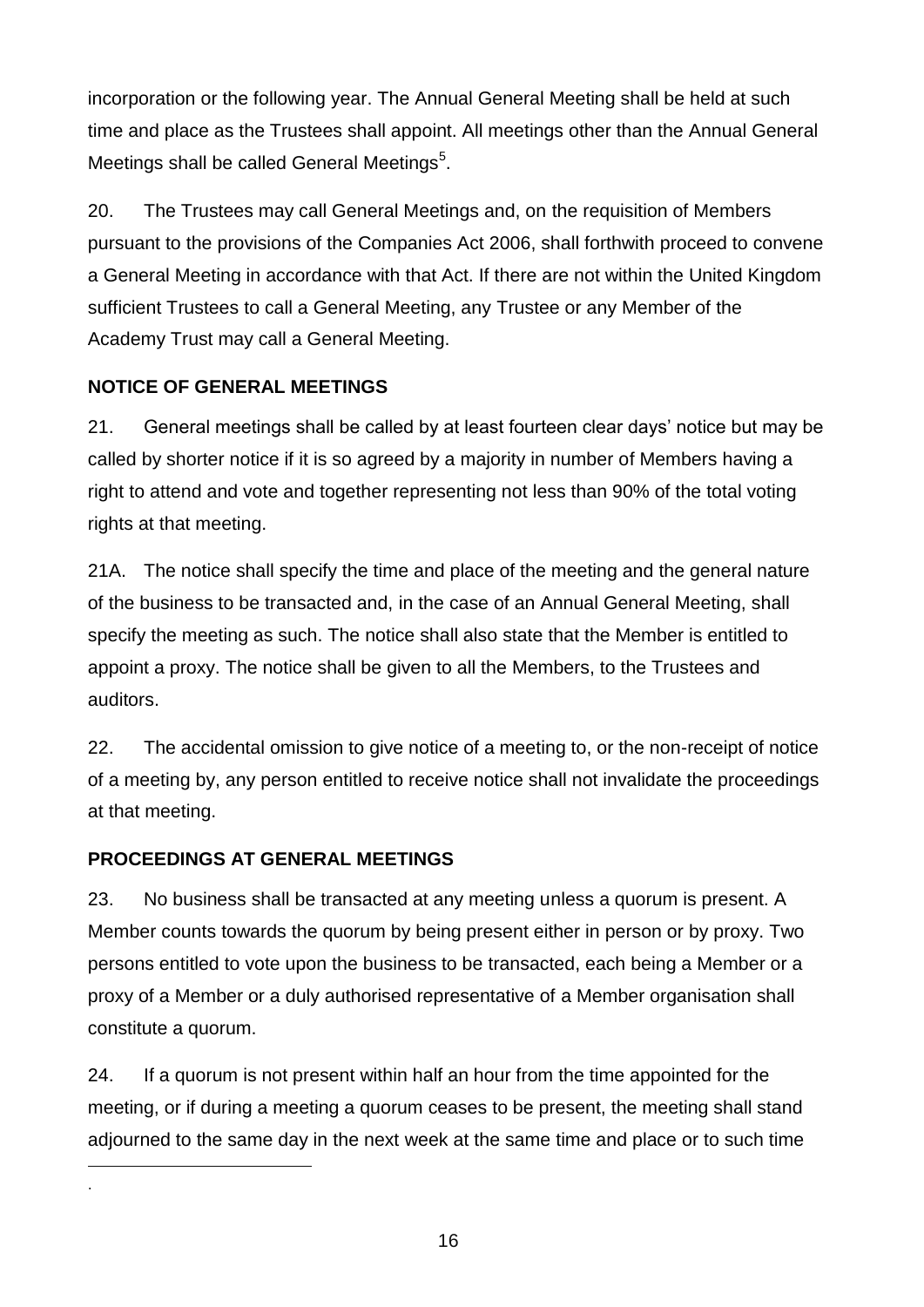and place as the Trustees may determine.

25. The Members present and entitled to vote at the meeting shall elect by ordinary resolution one of their number to be the chairman and such election shall be binding on all Members and Trustees present at the meeting.

26. Not used.

27. A Trustee shall, notwithstanding that he is not a Member, be entitled to attend and speak at any General Meeting or Annual General Meeting.

28. The chairman may, with the consent of a majority of the Members at a meeting at which a quorum is present (and shall if so directed by the meeting), adjourn the meeting from time to time and from place to place, but no business shall be transacted at any adjourned meeting other than the business which might properly have been transacted at the meeting had the adjournment not taken place. When a meeting is adjourned for fourteen days or more, at least seven clear days' notice shall be given specifying the time, date and place of the adjourned meeting and the general nature of the business to be transacted. Otherwise it shall not be necessary to give any such notice.

29. A resolution put to the vote of the meeting shall be decided on a show of hands unless before, or on the declaration of the result of the show of hands, a poll is duly demanded. Subject to the provisions of the Companies Act 2006, a poll may be demanded:

- a. by the chairman; or
- b. by at least two Members having the right to vote at the meeting; or
- c. by a Member or Members representing not less than one-tenth of the total voting rights of all the Members having the right to vote at the meeting.

30. Unless a poll is duly demanded a declaration by the chairman that a resolution has been carried or carried unanimously, or by a particular majority, or lost, or not carried by a particular majority and an entry to that effect in the minutes of the meeting shall be conclusive evidence of the fact without proof of the number or proportion of the votes recorded in favour of or against such resolution.

31. The demand for a poll may be withdrawn, before the poll is taken, but only with the consent of the chairman. The withdrawal of a demand for a poll shall not invalidate the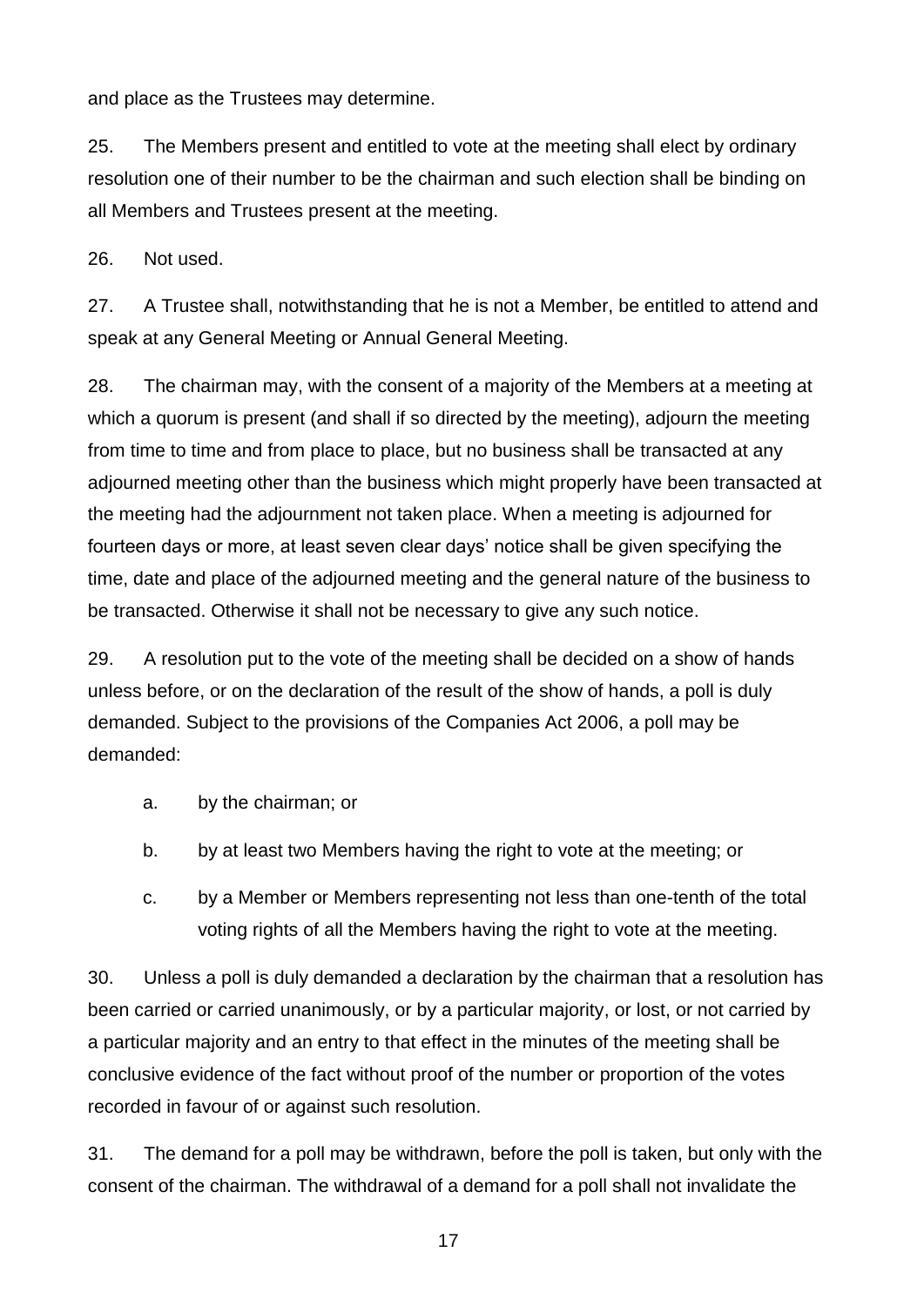result of a show of hands declared before the demand for the poll was made.

32. A poll shall be taken as the chairman directs and he may appoint scrutineers (who need not be Members) and fix a time, date and place for declaring the results. The result of the poll shall be deemed to be the resolution of the meeting at which the poll was demanded.

33. A poll demanded on the election of the chairman or on a question of adjournment shall be taken immediately. A poll demanded on any other question shall be taken either immediately or at such time, date and place as the chairman directs not being more than thirty days after the poll is demanded. The demand for a poll shall not prevent the continuance of a meeting for the transaction of any business other than the question on which the poll is demanded. If a poll is demanded before the declaration of the result of a show of hands and the demand is duly withdrawn, the meeting shall continue as if the demand had not been made.

34. No notice need be given of a poll not taken immediately if the time, date and place at which it is to be taken are announced at the meeting at which it is demanded. In other cases at least seven clear days' notice shall be given specifying the time, date and place at which the poll is to be taken.

35. A resolution in writing agreed by such number of Members as required if it had been proposed at a General Meeting shall be as effectual as if it had been passed at a General Meeting duly convened and held provided that a copy of the proposed resolution has been sent to every Member. The resolution may consist of several instruments in the like form each agreed by one or more Members.

#### **VOTES OF MEMBERS**

36. On the show of hands every Member present in person shall have one vote. On a poll every Member present in person or by proxy shall have one vote.

37. Not used.

38. No Member shall be entitled to vote at any General Meeting unless all moneys then payable by him to the Academy Trust have been paid.

39. No objections shall be raised to the qualification of any person to vote at any General Meeting except at the meeting or adjourned meeting at which the vote objected to is tendered, and every vote not disallowed at the meeting shall be valid. Any objection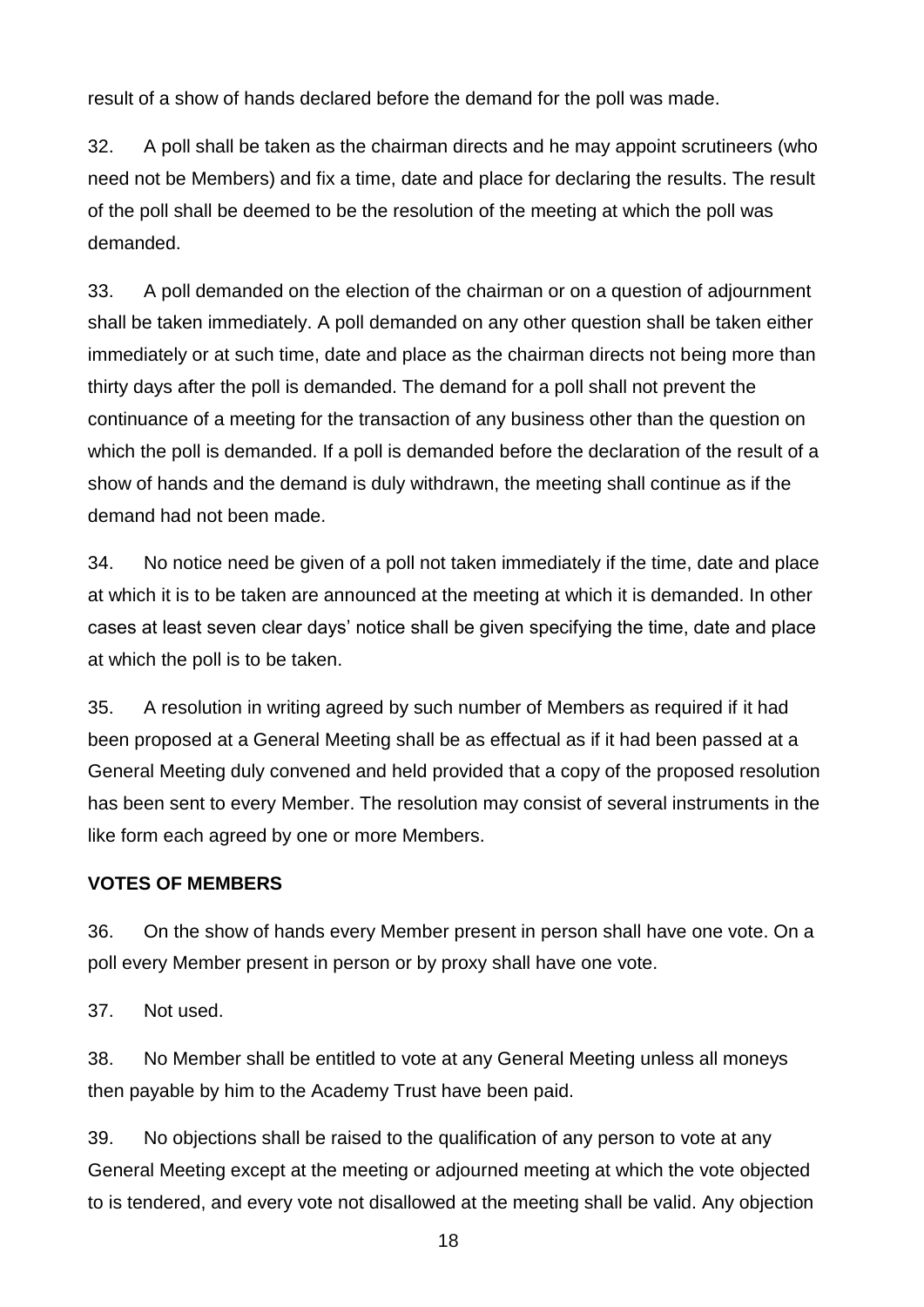made in due time shall be referred to the chairman whose decision shall be final and conclusive.

40. An instrument appointing a proxy shall be in writing, signed by or on behalf of the appointer and shall be in the following form (or in a form as near thereto as circumstances allow or in any other form which is usual or which the Trustees may approve) -

> "I/We, …….., of ………, being a Member/Members of the above named Academy Trust, hereby appoint …… of ……, or in his absence, …….. of ……. as my/our proxy to attend, speak and vote in my/our name[s] and on my/our behalf at the annual general meeting/ general meeting of the Academy Trust to be held on …..20[ ], and at any adjournment thereof.

Signed on ….. 20[ ]"

41. Where it is desired to afford Members an opportunity of instructing the proxy how he shall act the instrument appointing a proxy shall be in the following form (or in a form as near thereto as circumstances allow or in any other form which is usual or which the Trustees may approve) -

> "I/We, ……., of ……., being a Member/Members of the above named Academy Trust, hereby appoint …. of ……., or in his absence, ….. of ……, as my/our proxy to attend, speak and vote in my/our name[s] and on my/our behalf at the annual general meeting/ general meeting of the Academy Trust, to be held on …. 20[ ], and at any adjournment thereof.

This form is to be used in respect of the resolutions mentioned below as follows:

Resolution No. 1 \*for \* against

Resolution No. 2 \*for \* against.

• Strike out whichever is not desired.

Unless otherwise instructed, the proxy may vote as he thinks fit or abstain from voting.

Signed on 201 l"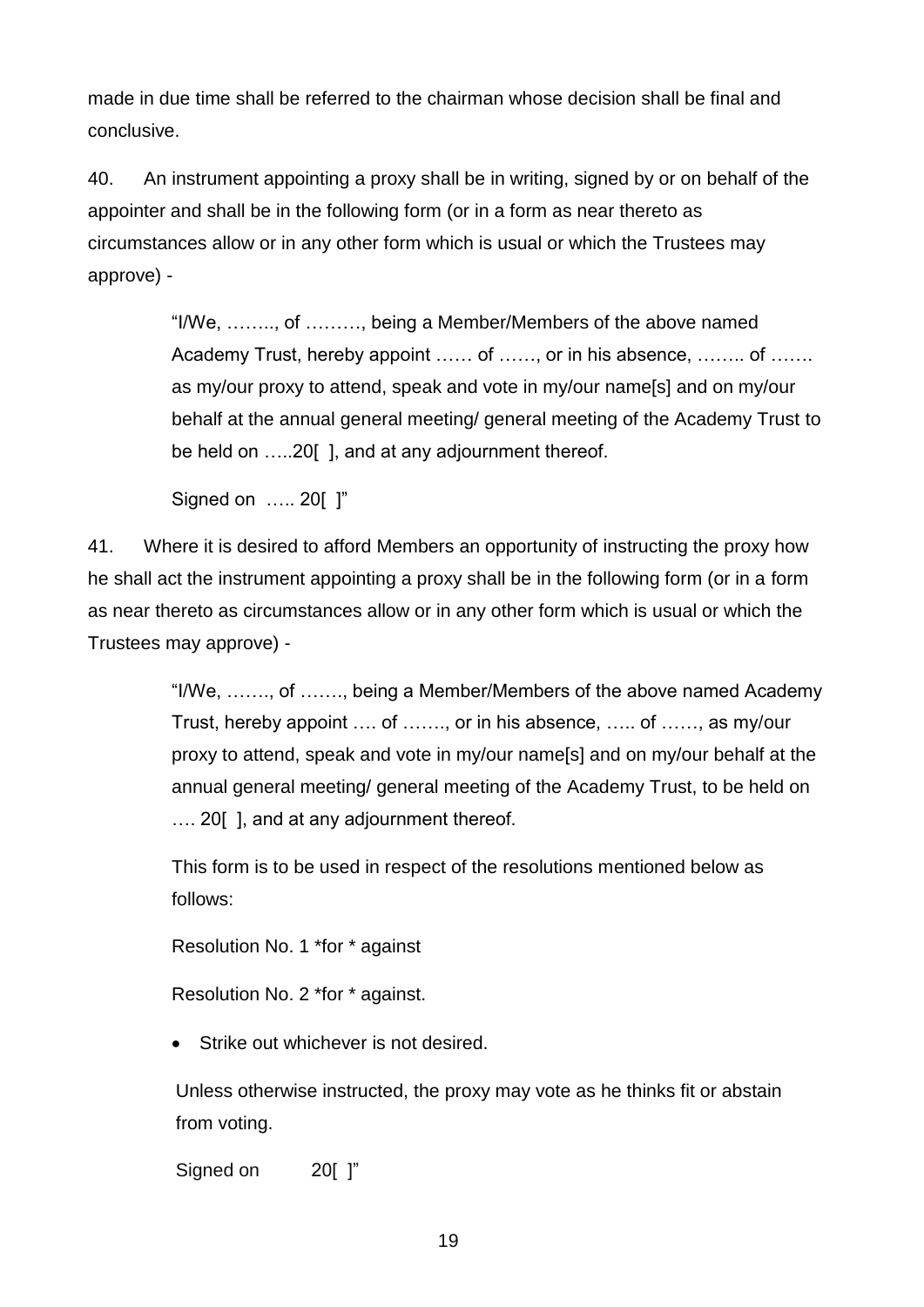42. The instrument appointing a proxy and any authority under which it is signed or a copy of such authority certified by a notary or in some other way approved by the Trustees may:

- a. be deposited at the office or at such other place within the United Kingdom as is specified in the notice convening the meeting or in any instrument of proxy sent out by the Academy Trust in relation to the meeting not less than 48 hours before the time for holding the meeting or adjourned meeting at which the person named in the instrument proposes to vote; or
- b. in the case of a poll taken more than 48 hours after it is demanded, be deposited as aforesaid after the poll has been demanded and not less than 24 hours before the time appointed for the taking of the poll; or
- c. where the poll is not taken forthwith but is taken not more than 48 hours after it was demanded, be delivered at the meeting at which the poll was demanded to the chairman or to the Clerk or to any Trustee,

and an instrument of proxy which is not deposited or delivered in a manner so permitted shall be invalid.

43. A vote given or poll demanded by proxy or by the duly authorised representative of a corporation shall be valid notwithstanding the previous determination of the authority of the person voting or demanding a poll unless notice of the determination was received by the Academy Trust at the office or at such other place at which the instrument of proxy was duly deposited before the commencement of the meeting or adjourned meeting at which the vote given or the poll demanded or (or in the case of a poll taken otherwise than on the same day as the meeting or adjourned meeting) the time appointed for taking the poll.

44. Any organisation which is a Member of the Academy Trust may by resolution of its board of directors or other governing body authorise such person as it thinks fit to act as its representative at any meeting of the Academy Trust, and the person so authorised shall be entitled to exercise the same powers on behalf of the organisation which he represents as that organisation could exercise if it were an individual Member of the Academy Trust.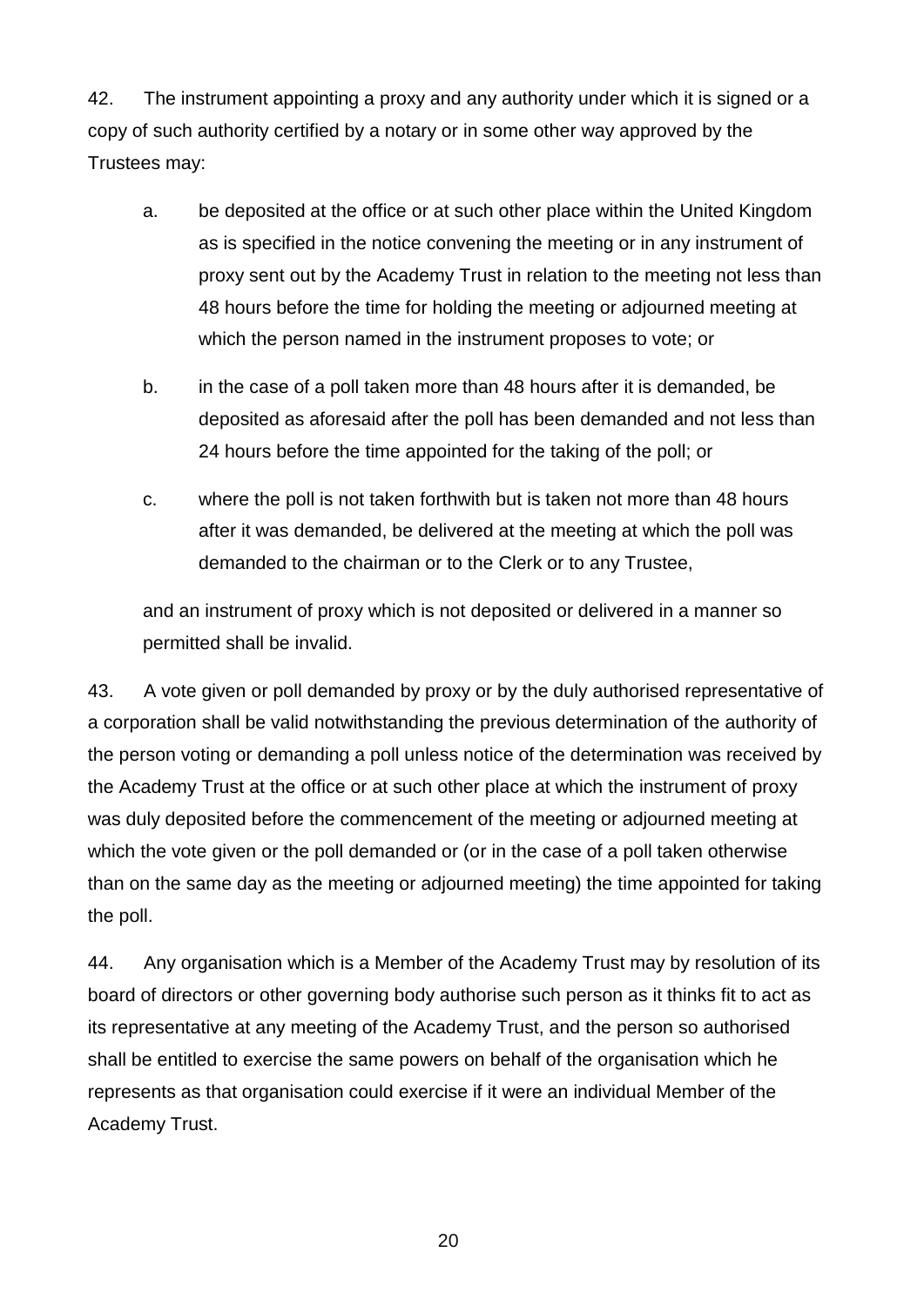## **TRUSTEES**

45. The number of Trustees shall be not less than three but (unless otherwise determined by ordinary resolution) shall not be subject to any maximum.

46. Subject to Articles 48-49 and 53, the Academy Trust shall have the following Trustees:

- a. up to 18 Trustees, appointed under Article 50; and
- b. a minimum of 2 Parent Trustees elected or appointed under Articles 53-56 in the event that no Local Governing Bodies are established under Article 100a or if no provision is made for at least 2 Parent Local Governors on each established Local Governing Body pursuant to Article 101A*.*

47. The Academy Trust may also have any Co-opted Trustee appointed under Article 58.

48. The first Trustees shall be those persons named in the statement delivered pursuant to sections 9 and 12 of the Companies Act 2006.

49. Future Trustees shall be appointed or elected, as the case may be, under these Articles. Where it is not possible for such a Trustee to be appointed or elected due to the fact that an Academy has not yet been established, then the relevant Article or part thereof shall not apply.

## **APPOINTMENT OF TRUSTEES**

50. The Members may appoint by ordinary resolution up to 18 Trustees.

50A. Not used.

50B. The total number of Trustees including the Chief Executive Officer if they so choose to act as Trustee under Article 57 who are employees of the Academy Trust shall not exceed one third of the total number of Trustees.

51. Not used.

52. Not used.

#### **PARENT TRUSTEES**

53. In circumstances where the Trustees have not appointed Local Governing Bodies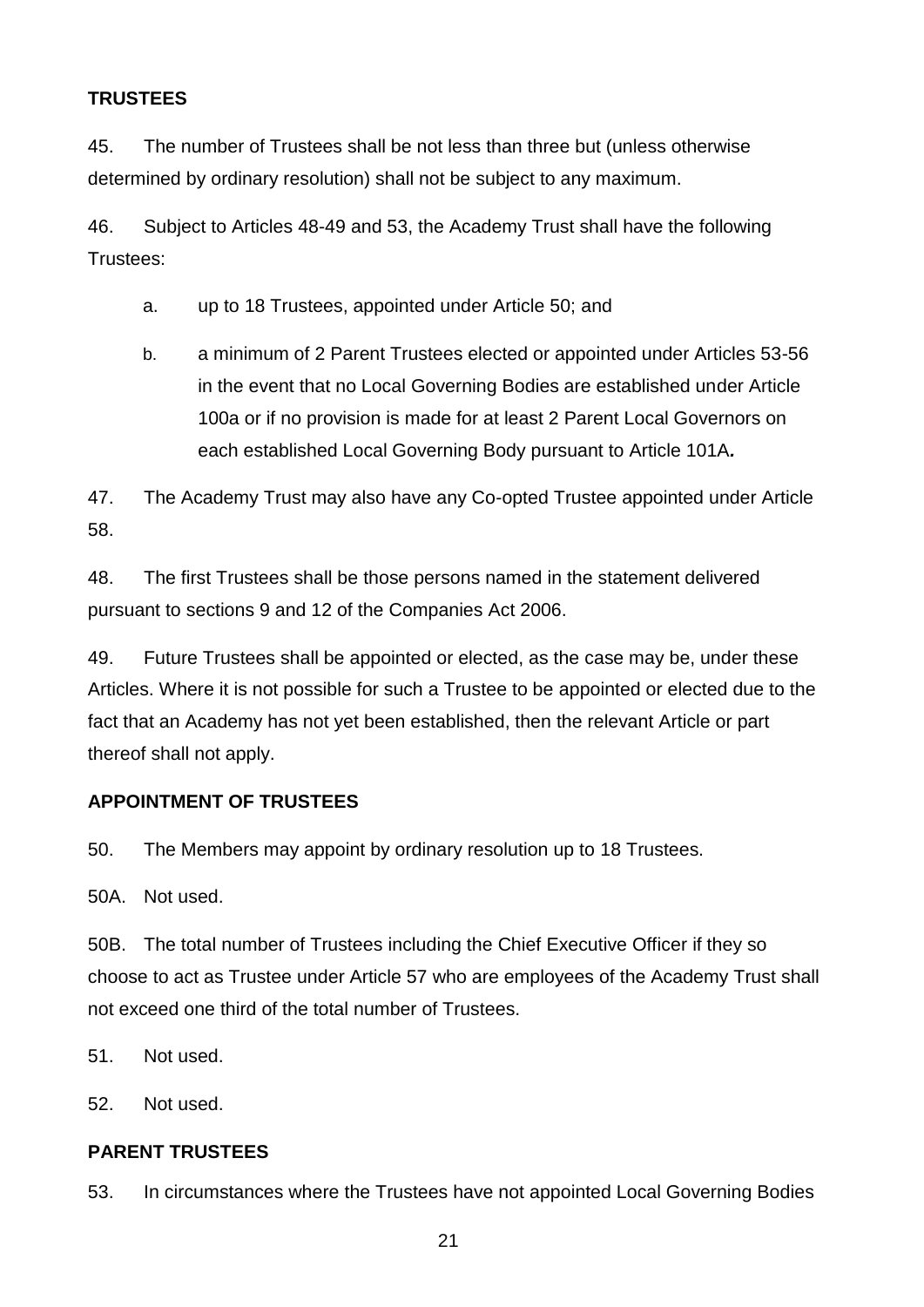in respect of the Academies as envisaged in Article 100a or if no provision is made for at least 2 Parent Local Governors on each established Local Governing Body pursuant to Article 101A there shall be a minimum of two Parent Trustees and otherwise such number as the Members shall decide who shall be appointed or elected in accordance with Articles 54 - 56.

54. Parent Trustees and Parent Local Governors shall be elected or, if the number of parents, or individuals exercising parental responsibility, standing for election is less than the number of vacancies, appointed (in accordance with the terms of reference determined by the Trustees from time to time). The elected or appointed Parent Trustees must be a parent, or an individual exercising parental responsibility, of a registered pupil at one or more of the Academies at the time when he is elected or appointed. The elected (or, if the number of parents or individuals exercising parental responsibility standing for election is less than the number of vacancies, appointed) Parent Local Governors of the Local Governing Body must be a parent, or an individual exercising parental responsibility, of a registered pupil at one or more of the Academies overseen by the Local Governing Body at the time when he is elected or appointed.

54AA In the case of 16-19 Academies, references to 'a parent, or an individual exercising parental responsibility, of a registered pupil at one or more of the Academies' in Article 54 shall be deemed to be references to 'a parent or an individual exercising parental responsibility of, a registered student at that 16-19 Academy' or, in circumstances where no parent, or an individual exercising parental responsibility, of a registered student at the 16-19 Academy is willing or able to act as a Parent Trustee or a Parent Local Governor, references to 'a parent, or an individual exercising parental responsibility, of a registered pupil at one or more of the Academies' shall be deemed to be references to 'a parent, or an individual exercising parental responsibility, of a child of above compulsory school age but not above the age of 19.

54A. The number of Parent Trustees and Parent Local Governors required shall be made up by Parent Trustees and Parent Local Governors appointed by the Trustees if the number of parents, or individuals exercising parental responsibility, standing for election is less than the number of vacancies.

55. The Trustees shall make all necessary arrangements for, and determine all other matters relating to, an election of the Parent Trustees or Parent Local Governors, including any question of whether a person is a parent, or an individual exercising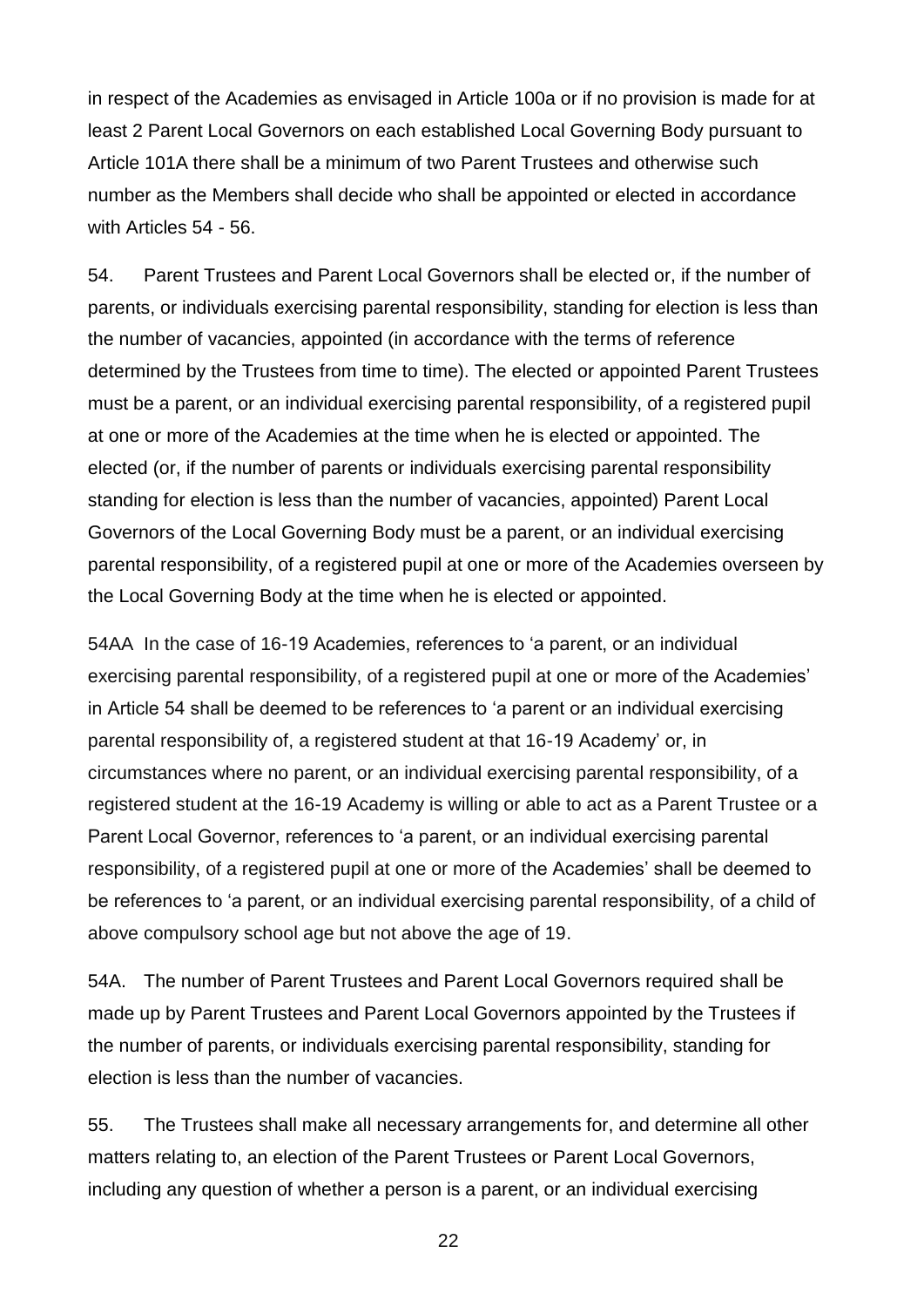parental responsibility, of a registered pupil at one of the Academies. Any election of the Parent Trustees or Parent Local Governors which is contested shall be held by secret ballot. For the purposes of any election of Parent Local Governors, any parent, or an individual exercising parental responsibility, of a registered pupil at the Academies overseen by the Local Governing Body shall be eligible to vote.

56. In appointing a Parent Trustee or Parent Local Governor the Trustees shall appoint a person who is the parent, or an individual exercising parental responsibility, of a registered pupil at an Academy as described in Articles 54 and 54AA; or where the Trustees are exercising their power to appoint a Parent Trustee or Parent Local Governor and it is not reasonably practical to appoint a parent, or an individual exercising parental responsibility, as described in Articles 54 and 54AA, then the Trustees may appoint a person who is the parent, or an individual exercising parental responsibility, of a child within the age range of at least one of the Academies or, in the case of an appointment to a Local Governing Body, the age range of at least one of the Academies overseen by that Local Governing Body.

### **CHIEF EXECUTIVE OFFICER**

57. Providing that the Chief Executive Officer agrees so to act, the Members may by ordinary resolution appoint the Chief Executive Officer as a Trustee.

#### **CO-OPTED TRUSTEES**

58. The Trustees may appoint Co-opted Trustees. A 'Co-opted Trustee' means a person who is appointed to be a Trustee by being Co-opted by Trustees who have not themselves been so appointed. The Trustees may not co-opt an employee of the Academy Trust as a Co-opted Trustee if thereby the number of Trustees who are employees of the Academy Trust would exceed one third of the total number of Trustees including the Chief Executive Officer to the extent he or she is a Trustee.

59 – 63. Not used.

#### **TERM OF OFFICE**

64. The term of office for any Trustee shall be four years, save that this time limit shall not apply to any post which is held ex officio. Subject to remaining eligible to be a particular type of Trustee, any Trustee may be re-appointed or re-elected at a General Meeting or at an Annual General Meeting.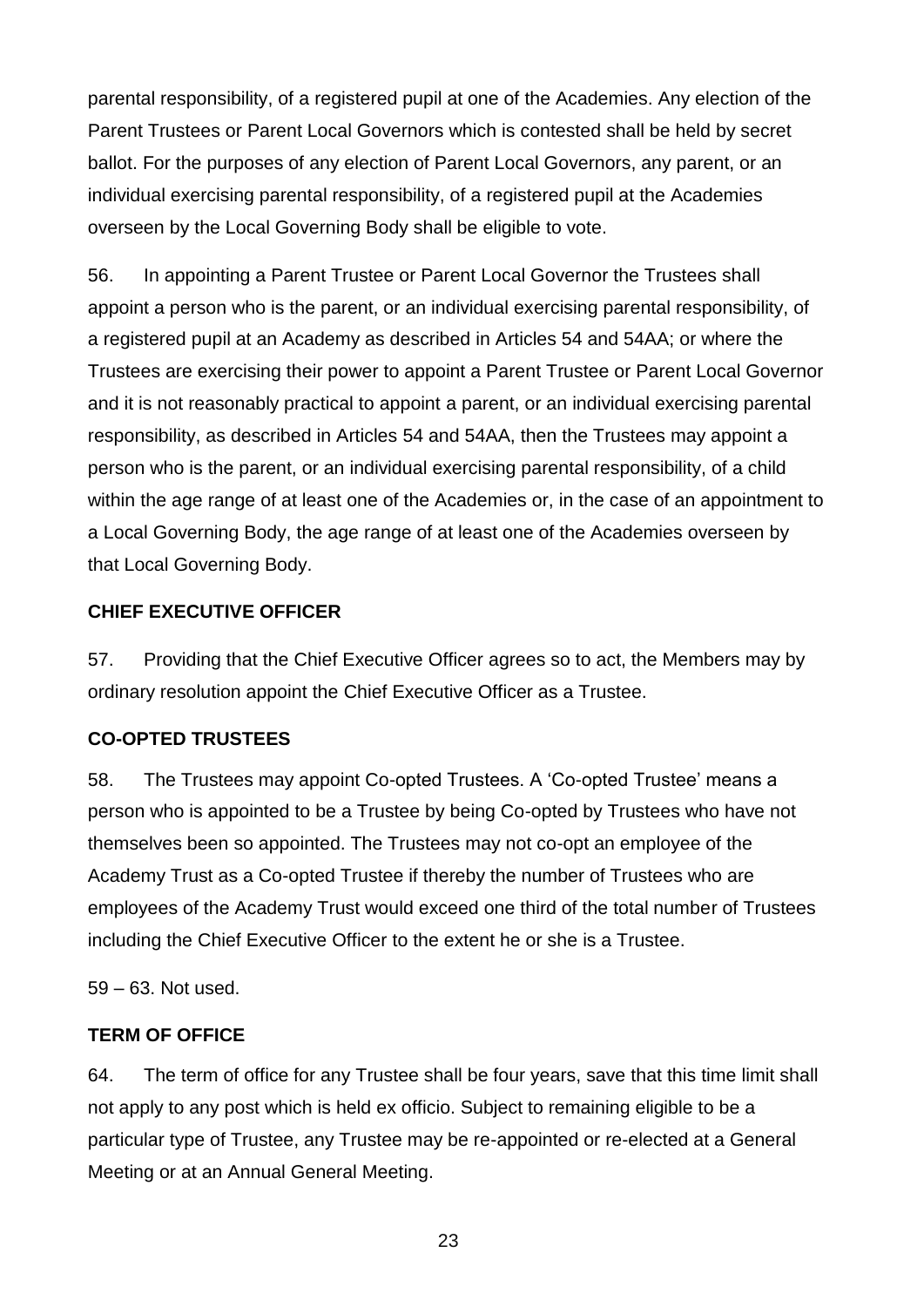#### **RESIGNATION AND REMOVAL**

65. A Trustee shall cease to hold office if he resigns his office by notice to the Academy Trust (but only if at least three Trustees will remain in office when the notice of resignation is to take effect).

66. A Trustee shall cease to hold office if he is removed by the person or persons who appointed or elected him, or otherwise by ordinary resolution of the Members in accordance with the Companies Act 2006.

67. Where a Trustee resigns his office or is removed from office, the Trustee or, where he is removed from office, those removing him, shall give written notice thereof to the Clerk.

### **SUSPENSION**

67A. The board of Trustees may by resolution passed at a meeting of the Trustees suspend a Trustee for all or any meetings of the Academy Trust, or of a committee, for a fixed period of up to 6 months where the Trustee has acted in a way that is inconsistent with the professional ethos of the board of Trustees (which shall include a failure to undertake training appropriate to their role, whether or not directed to do so by the board of Trustees) and has brought or is likely to bring the Academy Trust, any of its Academies or the office of the Trustee into disrepute.

67B. A resolution to suspend a Trustee from office does not have effect unless the matter is specified as an item of business on the agenda for the meeting.

67C. Before a vote is taken on a resolution to suspend a Trustee, the Trustee proposing the resolution must at the meeting state the reasons for doing so. In addition the Trustee who is the subject of the resolution must be given the opportunity to make a statement in response before withdrawing from the meeting.

67D. Nothing in Articles 67A-C may be read as affecting the right of a Trustee who has been suspended to receive notices of, and agendas and reports or other papers for, meetings of the board of Trustees during the period of their suspension.

67E. A Trustee may not be disqualified from continuing to hold office for failure to attend any meeting of the board of Trustees under Article 70 while suspended under Article 67A.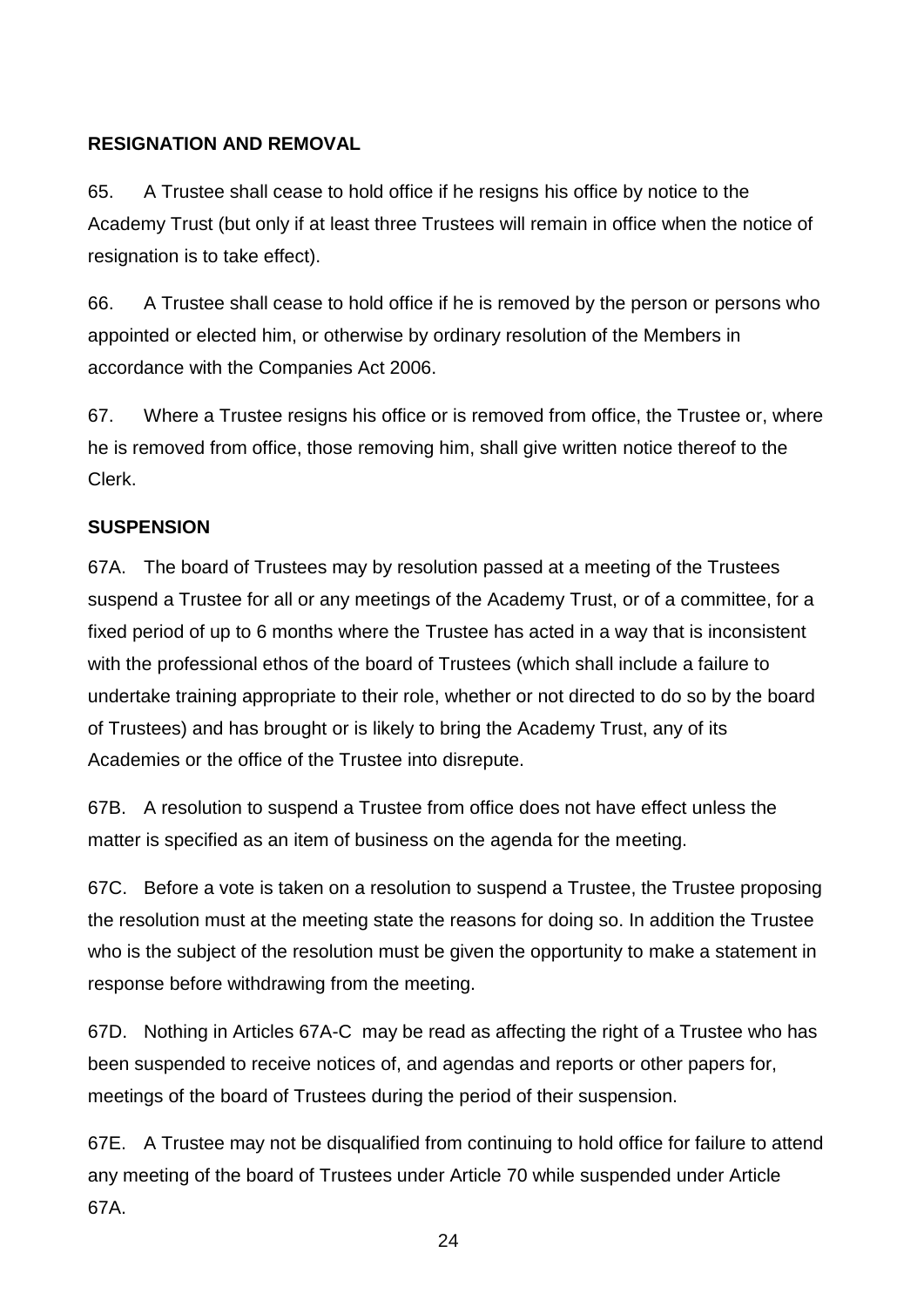## **DISQUALIFICATION OF TRUSTEES**

68. No person shall be qualified to be a Trustee unless he is aged 18 or over at the date of his election or appointment. No current pupil or current student of any of the Academies shall be a Trustee.

69. A Trustee shall cease to hold office if he becomes incapable by reason of illness or injury of managing or administering his own affairs.

70. A Trustee shall cease to hold office if he is absent without the permission of the Trustees from all their meetings held within a period of six months and the Trustees resolve that his office be vacated.

71. A person shall be disqualified from holding or continuing to hold office as a Trustee if -

- a. he has been declared bankrupt and/or his estate has been seized from his possession for the benefit of his creditors and the declaration or seizure has not been discharged, annulled or reduced; or
- b. he is the subject of a bankruptcy restrictions order or an interim order.

72. A person shall be disqualified from holding or continuing to hold office as a Trustee at any time when he is subject to a disqualification order or a disqualification undertaking under the Company Directors Disqualification Act 1986 or to an order made under section 429(2)(b) of the Insolvency Act 1986 (failure to pay under county court administration order).

73. A Trustee shall cease to hold office if he ceases to be a Trustee by virtue of any provision in the Companies Act 2006, is disqualified from acting as a trustee by virtue of section 178 of the Charities Act 2011 (or any statutory re-enactment or modification of that provision).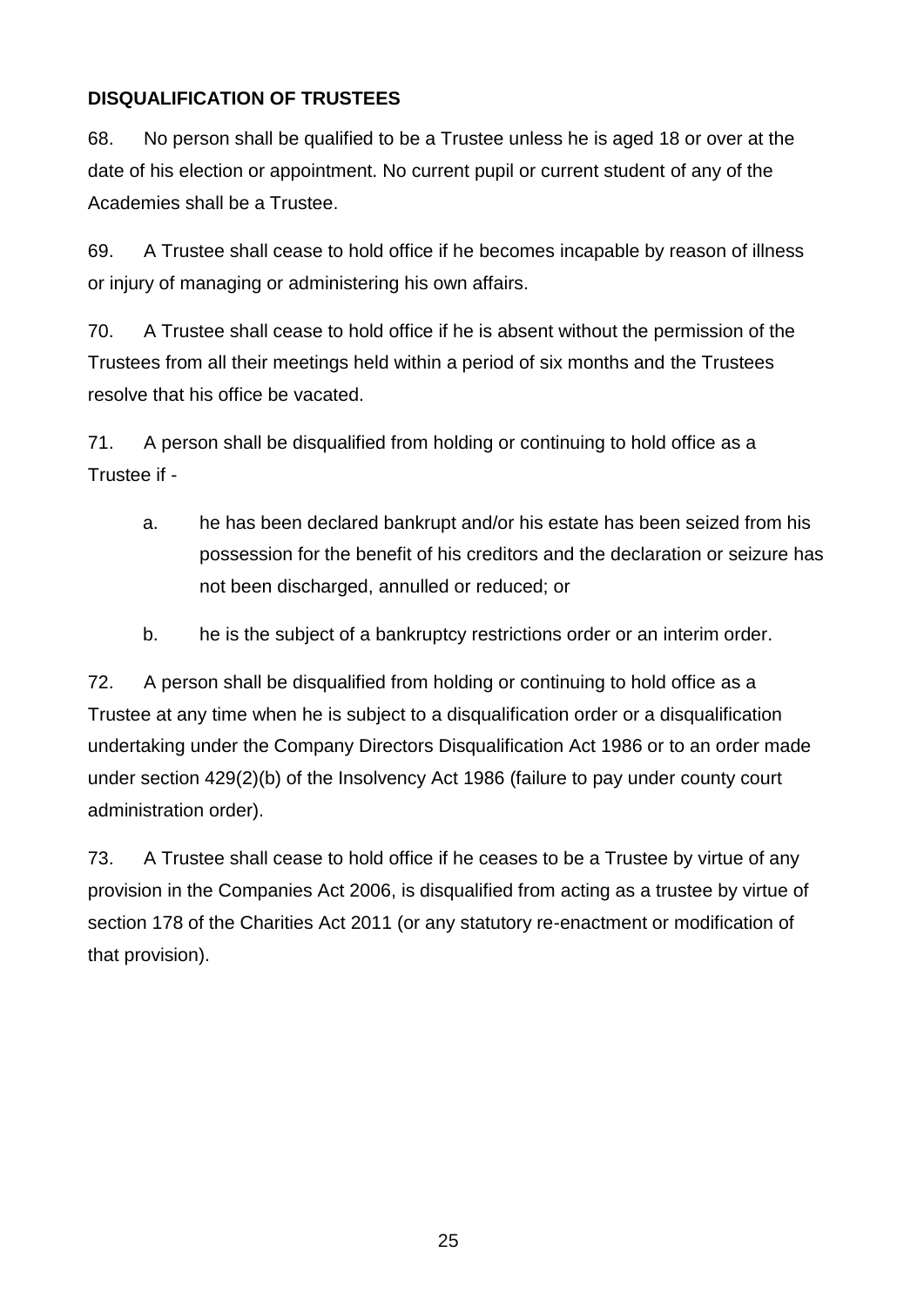74. A person shall be disqualified from holding or continuing to hold office as a Trustee if he has been removed from the office of charity trustee or trustee for a charity by an order made by the Charity Commission or the High Court on the grounds of any misconduct or mismanagement in the administration of the charity for which he was responsible or to which he was privy, or which he by his conduct contributed to or facilitated.

75. Not used.

76. Not used.

77. A person shall be disqualified from holding or continuing to hold office as a Trustee where he has, at any time, been convicted of any criminal offence, excluding any that have been spent under the Rehabilitation of Offenders Act 1974 as amended, and excluding any offence for which the maximum sentence is a fine or a lesser sentence except where a person has been convicted of any offence which falls under section 178 of the Charities Act 2011.

78. After the first Academy has opened, a person shall be disqualified from holding or continuing to hold office as a Trustee if he has not provided to the chairman of the Trustees a criminal records certificate at an enhanced disclosure level under section 113B of the Police Act 1997. In the event that the certificate discloses any information which would in the opinion of either the chairman or the Chief Executive Officer confirm their unsuitability to work with children that person shall be disqualified. If a dispute arises as to whether a person shall be disqualified, a referral shall be made to the Secretary of State to determine the matter. The determination of the Secretary of State shall be final.

79. Where, by virtue of these Articles a person becomes disqualified from holding, or continuing to hold office as a Trustee; and he is, or is proposed, to become such a Trustee, he shall upon becoming so disqualified give written notice of that fact to the Clerk.

80. Articles 68 to 74, Articles 77 to 79 and Articles 97 to 98 also apply to any member of any committee or delegate of the Trustees, including a Local Governing Body, who is not a Trustee.

#### **CLERK TO THE TRUSTEES**

81. The Clerk shall be appointed by the Trustees for such term, at such remuneration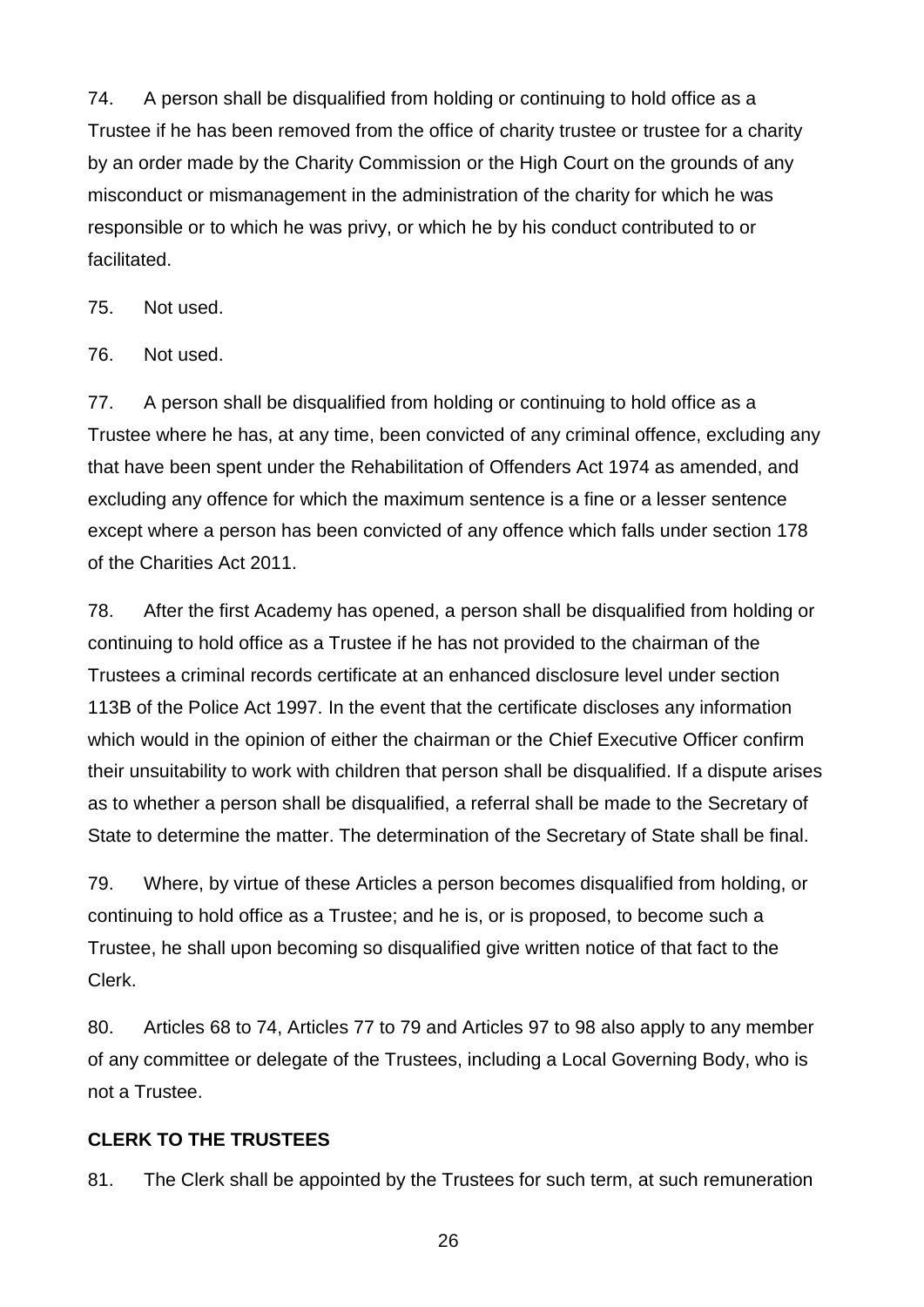and upon such conditions as they may think fit; and any Clerk so appointed may be removed by them. The Clerk shall not be a Trustee, or the Chief Executive Officer or a Principal*.* Notwithstanding this Article, the Trustees may, where the Clerk fails to attend a meeting of theirs, appoint any one of their number or any other person to act as Clerk for the purposes of that meeting. The Clerk may, but need not be, the appointed company secretary of the Academy Trust.

### **CHAIRMAN AND VICE-CHAIRMAN OF THE TRUSTEES**

82. The Trustees shall each school year elect a chairman and a vice-chairman from among their number. A Trustee who is employed by the Academy Trust shall not be eligible for election as chairman or vice-chairman.

83. Subject to Article 84, the chairman or vice-chairman shall hold office as such until his successor has been elected in accordance with Article 85.

84. The chairman or vice-chairman may at any time resign his office by giving notice in writing to the Clerk. The chairman or vice-chairman shall cease to hold office if:

- a. he ceases to be a Trustee;
- b. he is employed by the Academy Trust;
- c. he is removed from office in accordance with these Articles; or
- d. in the case of the vice-chairman, he is elected in accordance with these Articles to fill a vacancy in the office of chairman.

85. Where by reason of any of the matters referred to in Article 84, a vacancy arises in the office of chairman or vice-chairman, the Trustees shall at their next meeting elect one of their number to fill that vacancy.

86. Where the chairman is absent from any meeting or there is at the time a vacancy in the office of the chairman, the vice-chairman shall act as the chair for the purposes of the meeting.

87-89. Not used.

90. The Trustees may remove the chairman or vice-chairman from office in accordance with these Articles.

91. A resolution to remove the chairman or vice-chairman from office which is passed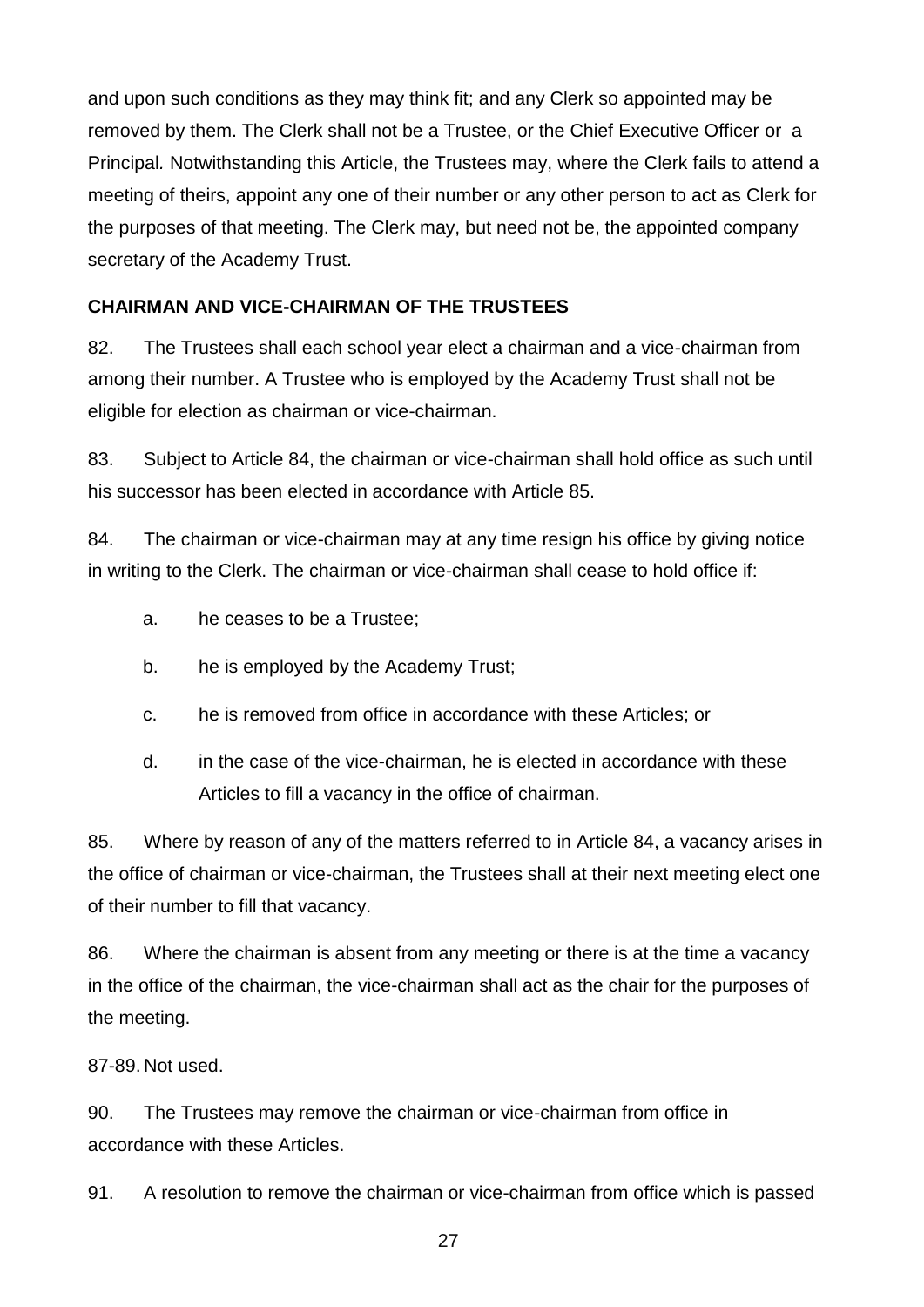at a meeting of the Trustees shall not have effect unless:

- a. it is confirmed by a resolution passed at a second meeting of the Trustees held not less than fourteen days after the first meeting; and
- b. the matter of the chairman's or vice-chairman's removal from office is specified as an item of business on the agenda for each of those meetings.

92. Before the Trustees resolve at the relevant meeting on whether to confirm the resolution to remove the chairman or vice-chairman from office, the Trustee or Trustees proposing his removal shall at that meeting state their reasons for doing so and the chairman or vice-chairman shall be given an opportunity to make a statement in response.

#### **POWERS OF TRUSTEES**

93. Subject to provisions of the Companies Act 2006, the Articles and to any directions given by special resolution, the business of the Academy Trust shall be managed by the Trustees who may exercise all the powers of the Academy Trust. No alteration of the Articles and no such direction shall invalidate any prior act of the Trustees which would have been valid if that alteration had not been made or that direction had not been given. The powers given by this Article shall not be limited by any special power given to the Trustees by the Articles and a meeting of Trustees at which a quorum is present may exercise all the powers exercisable by the Trustees.

94. In addition to all powers hereby expressly conferred upon them and without detracting from the generality of their powers under the Articles the Trustees shall have the following powers, namely:

- a. to expend the funds of the Academy Trust in such manner as they shall consider most beneficial for the achievement of the Objects and to invest in the name of the Academy Trust such part of the funds as they may see fit and to direct the sale or transposition of any such investments and to expend the proceeds of any such sale in furtherance of the Objects; and
- b. to enter into contracts on behalf of the Academy Trust.

95. In the exercise of their powers and functions, the Trustees may consider any advice given by the Chief Executive Officer to the extent he or she is not a Trustee and any other executive officer.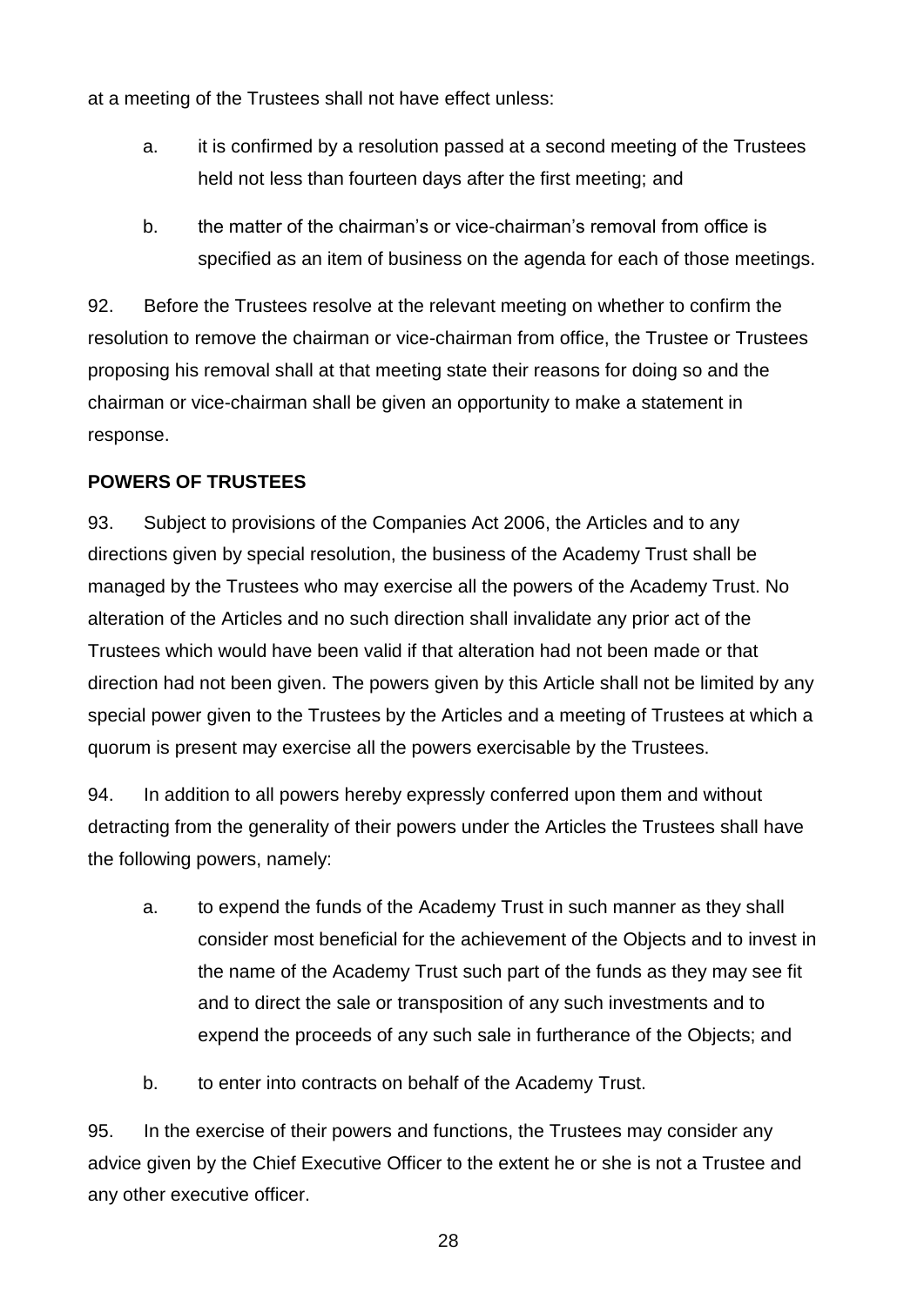96. Any bank account in which any money of the Academy Trust is deposited shall be operated by the Trustees in the name of the Academy Trust. All cheques and orders for the payment of money from such an account shall be signed by at least two signatories authorised by the Trustees.

#### **CONFLICTS OF INTEREST**

97. Any Trustee who has or can have any direct or indirect duty or personal interest (including but not limited to any Personal Financial Interest) which conflicts or may conflict with his duties as a Trustee shall disclose that fact to the Trustees as soon as he becomes aware of it. A Trustee must absent himself from any discussions of the Trustees in which it is possible that a conflict will arise between his duty to act solely in the interests of the Academy Trust and any duty or personal interest (including but not limited to any Personal Financial Interest).

98. For the purpose of Article 97, a Trustee has a Personal Financial Interest in the employment or remuneration of, or the provision of any other benefit to, that Trustee as permitted by and as defined by Articles 6.5-6.8A.

### **THE MINUTES**

99. The minutes of the proceedings of a meeting of the Trustees shall be drawn up and entered into a book kept for the purpose by the person acting as Clerk for the purposes of the meeting; and shall be signed (subject to the approval of the Trustees) at the same or next subsequent meeting by the person acting as chairman thereof.

#### **COMMITTEES**

100. Subject to these Articles, the Trustees:

- a. may appoint committees to be known as Local Governing Bodies for each Academy (and the same Local Governing Body may be appointed for more than one Academy); and
- b. may establish any other committee

101. Subject to these Articles, the constitution, membership and proceedings of any committee shall be determined by the Trustees. The establishment, terms of reference, constitution and membership of any committee of the Trustees shall be reviewed at least once in every twelve months. The membership of any committee of the Trustees may include persons who are not Trustees, provided that (with the exception of the Local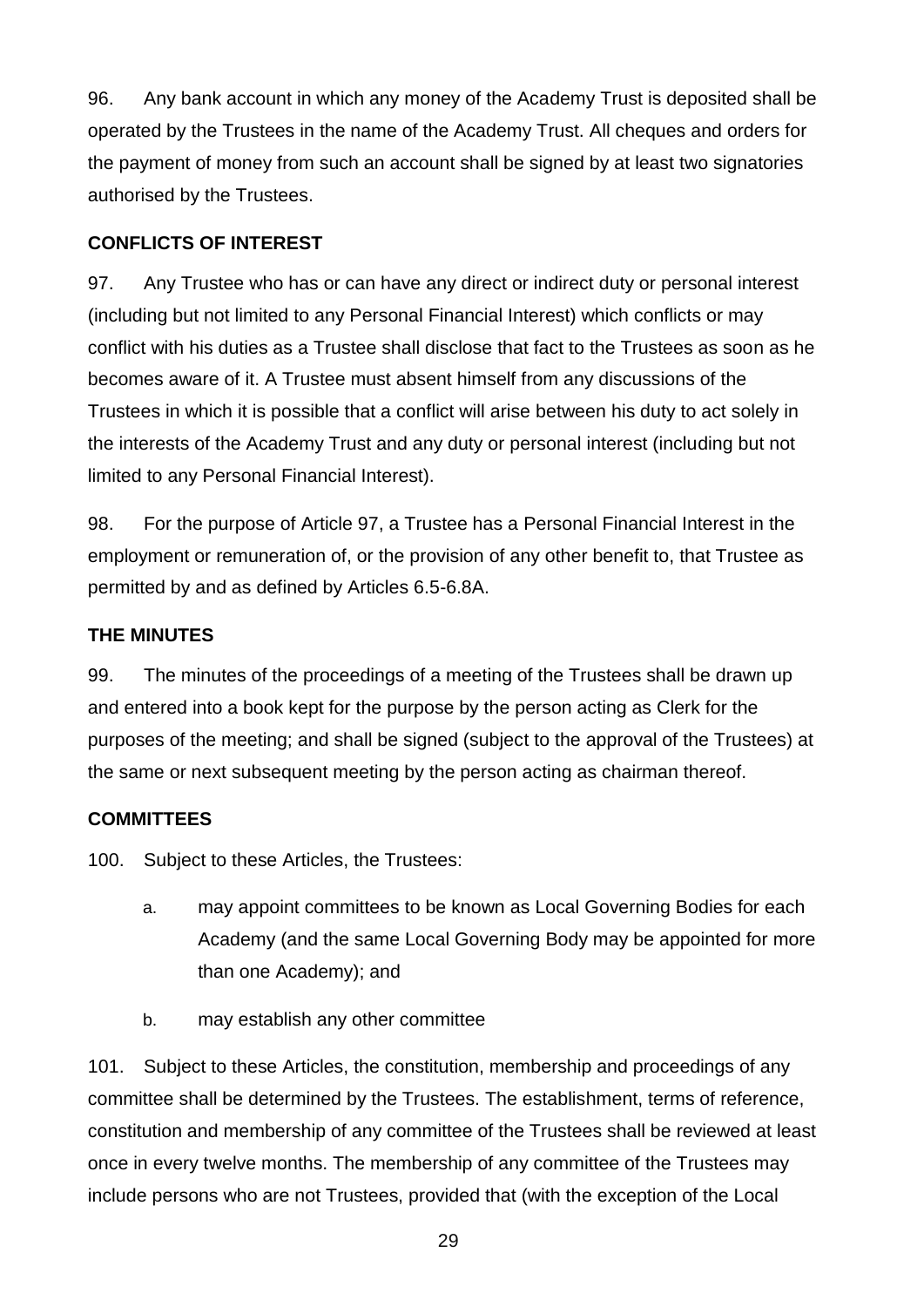Governing Bodies) a majority of members of any such committee shall be Trustees. Except in the case of a Local Governing Body, no vote on any matter shall be taken at a meeting of a committee of the Trustees unless the majority of members of the committee present are Trustees.

101A. The Trustees shall ensure that any Local Governing Body shall include at least 2 Parent Local Governors

102. Not used.

103. Not used.

104. The functions, duties and proceedings of the Local Governing Bodies or committees shall be subject to regulations made by the Trustees from time to time. Local Governing Bodies may also be established solely for the purpose of fulfilling an advisory function to the board of Trustees.

#### **DELEGATION**

105. The Trustees may delegate any of their powers or functions (including the power to sub-delegate) to any Trustee, committee (including any Local Governing Body), the Chief Executive Officer or any other holder of an executive office. Any such delegation shall be made in writing and subject to any conditions the Trustees may impose, and may be revoked or altered.

105A. A Trustee, committee (including any Local Governing Body), the Chief Executive Officer or any other holder of an executive office to whom a power or function of the Trustees is delegated under Article 105 may further sub-delegate those powers or functions (or any of them) to a further person. Where any power or function of the Trustees is sub-delegated by any person to whom it has been delegated, that person must inform the Trustees as soon as reasonably practicable which powers and functions have been further delegated and to whom, and any such sub-delegation shall be made subject to any conditions the Trustees may impose, and may be revoked or altered by the Trustees.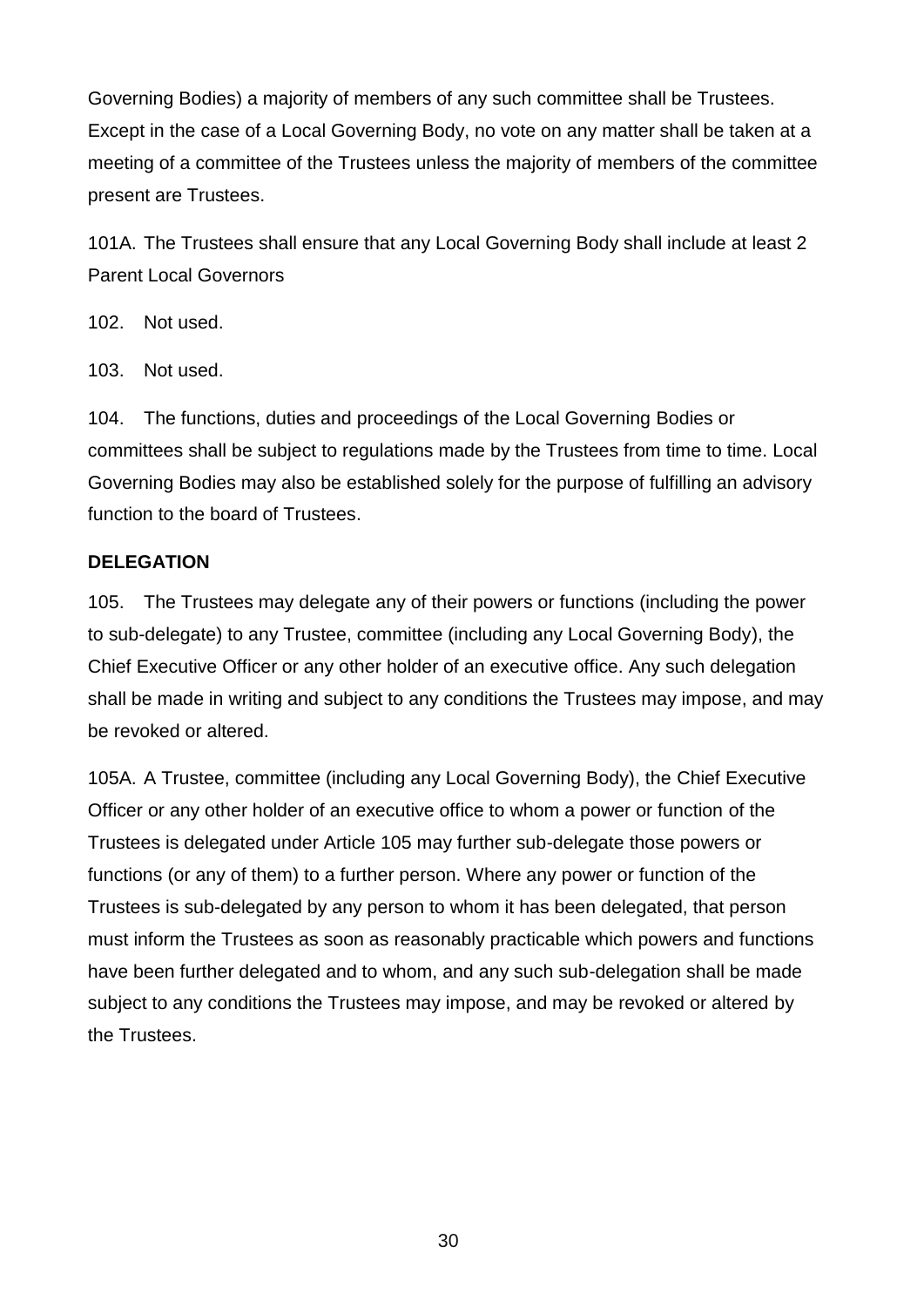106. Where any power or function of the Trustees has been exercised by any committee (including any Local Governing Body), any Trustee, the Chief Executive Officer any other holder of an executive office, or a person to whom a power or function has been sub-delegated under Article 105A, that person or committee shall report to the Trustees in respect of any action taken or decision made with respect to the exercise of that power or function at the meeting of the Trustees immediately following the taking of the action or the making of the decision.

### **CHIEF EXECUTIVE OFFICER AND PRINCIPALS**

107. The Trustees shall appoint the Chief Executive Officer and the Principals of the Academies. The Trustees may delegate such powers and functions as they consider are required by the Chief Executive Officer and the Principals for the internal organisation, management and control of the[Academies (including the implementation of all policies approved by the Trustees and for the direction of the teaching and curriculum at the Academies).

#### **MEETINGS OF THE TRUSTEES**

108. Subject to these Articles, the Trustees may regulate their proceedings as they think fit.

109. The Trustees shall hold at least three meetings in every school year. Meetings of the Trustees shall be convened by the Clerk. In exercising his functions under this Article the Clerk shall comply with any direction:

- a. given by the Trustees; or
- b. given by the chairman of the Trustees or, in his absence or where there is a vacancy in the office of chairman, the vice-chairman of the Trustees, so far as such direction is not inconsistent with any direction given as mentioned in (a).

110. Any three Trustees may, by notice in writing given to the Clerk, requisition a meeting of the Trustees; and it shall be the duty of the Clerk to convene such a meeting as soon as is reasonably practicable.

111. Each Trustee shall be given at least seven clear days before the date of a meeting:

a. notice in writing thereof, signed by the Clerk, and sent to each Trustee at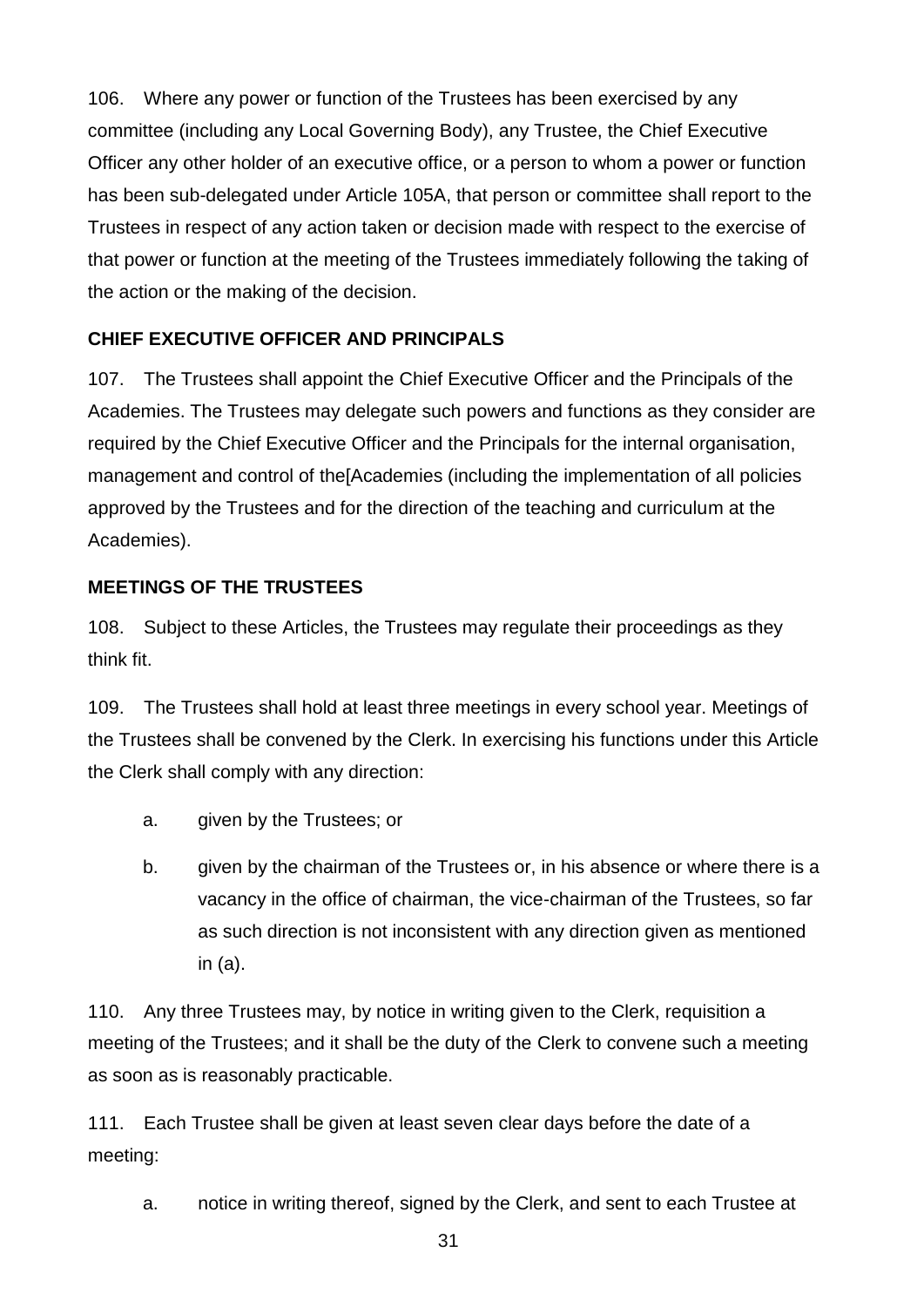the address provided by each Trustee from time to time; and

b. a copy of the agenda for the meeting;

provided that where the chairman or, in his absence or where there is a vacancy in the office of chairman, the vice-chairman, so determines on the ground that there are matters demanding urgent consideration, it shall be sufficient if the written notice of a meeting, and the copy of the agenda thereof are given within such shorter period as he directs.

112. The convening of a meeting and the proceedings conducted thereat shall not be invalidated by reason of any individual not having received written notice of the meeting or a copy of the agenda thereof.

113. A resolution to rescind or vary a resolution carried at a previous meeting of the Trustees shall not be proposed at a meeting of the Trustees unless the consideration of the rescission or variation of the previous resolution is a specific item of business on the agenda for that meeting.

114. A meeting of the Trustees shall be terminated forthwith if:

- a. the Trustees so resolve; or
- b. the number of Trustees present ceases to constitute a quorum for a meeting of the Trustees in accordance with Article 117, subject to Article 119.

115. Where in accordance with Article 114 a meeting is not held or is terminated before all the matters specified as items of business on the agenda for the meeting have been disposed of, a further meeting shall be convened by the Clerk as soon as is reasonably practicable, but in any event within seven days of the date on which the meeting was originally to be held or was so terminated.

116. Where the Trustees resolve in accordance with Article 114 to adjourn a meeting before all the items of business on the agenda have been disposed of, the Trustees shall before doing so determine the time and date at which a further meeting is to be held for the purposes of completing the consideration of those items, and they shall direct the Clerk to convene a meeting accordingly.

117. Subject to Article 119, the quorum for a meeting of the Trustees, and any vote on any matter thereat, shall be any three Trustees, or where greater, any one third (rounded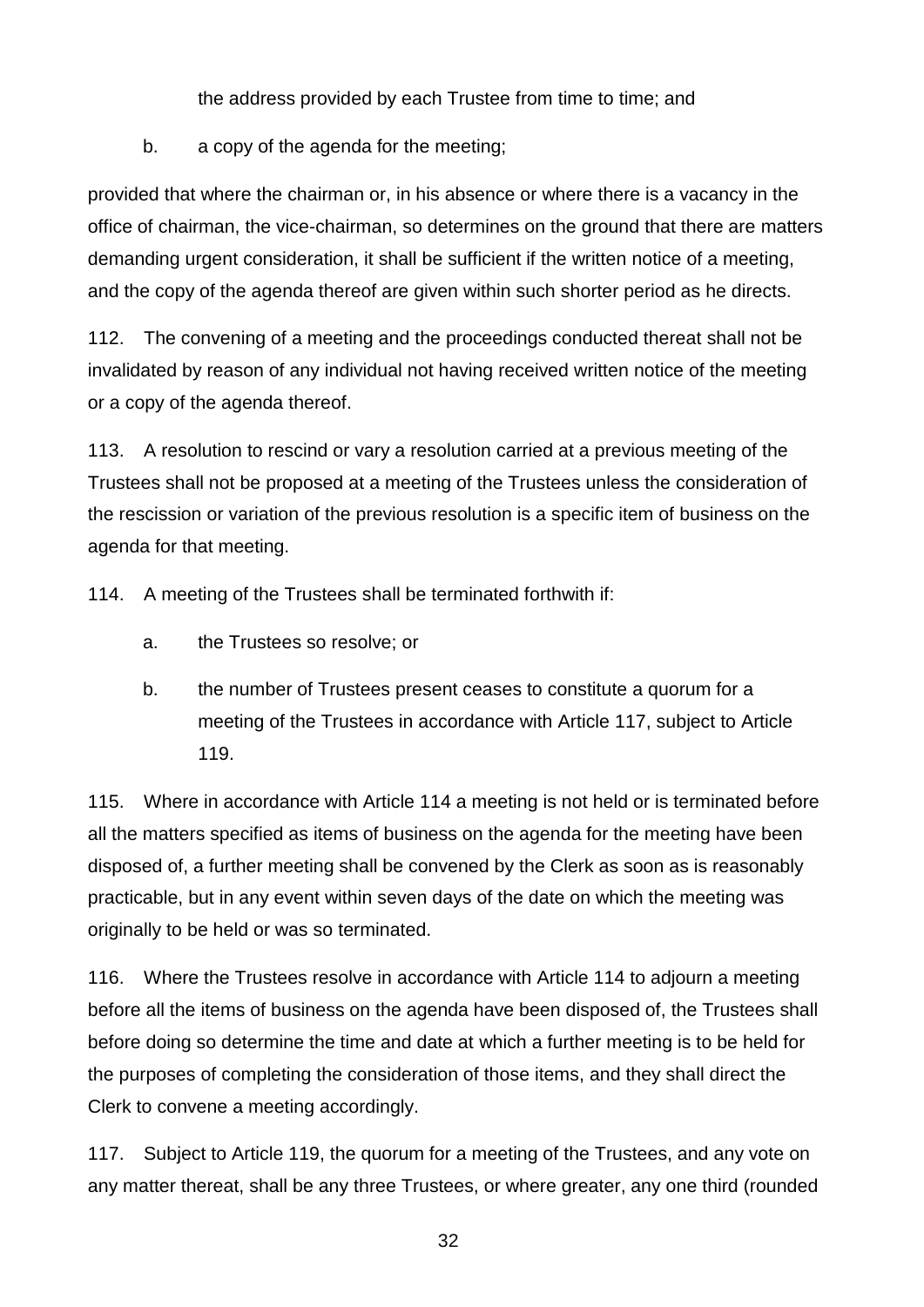up to a whole number) of the total number of Trustees holding office at the date of the meeting, who are in each case present at the meeting and entitled to vote on the matters to be resolved.

118. The Trustees may act notwithstanding any vacancies in their number, but, if the numbers of Trustees is less than the number fixed as the quorum, the continuing Trustees may act only for the purpose of filling vacancies or of calling a General Meeting.

119. The quorum for the purposes of:

- a. any vote on the removal of a Trustee in accordance with Article 66; and
- b. any vote on the removal of the chairman of the Trustees in accordance with Article 90;

shall be any two-thirds (rounded up to a whole number) of the persons who are at the time Trustees present at the meeting and entitled to vote on those respective matters.

120. Subject to these Articles, every question to be decided at a meeting of the Trustees shall be determined by a majority of the votes of the Trustees present and voting on the question. Every Trustee shall have one vote.

121. Subject to Articles 117-119, where there is an equal division of votes, the chairman of the meeting shall have a casting vote in addition to any other vote he may have.

122. The proceedings of the Trustees shall not be invalidated by:

a. any vacancy among their number; or

b. any defect in the election, appointment or nomination of any Trustee.

123. A resolution in writing, signed by all the Trustees entitled to receive notice of a meeting of Trustees or of a committee of Trustees, shall be valid and effective as if it had been passed at a meeting of Trustees or (as the case may be) a committee of Trustees duly convened and held. Such a resolution may consist of several documents in the same form, each signed by one or more of the Trustees.

124. Subject to Article 125, the Trustees shall ensure that a copy of:

a. the agenda for every meeting of the Trustees;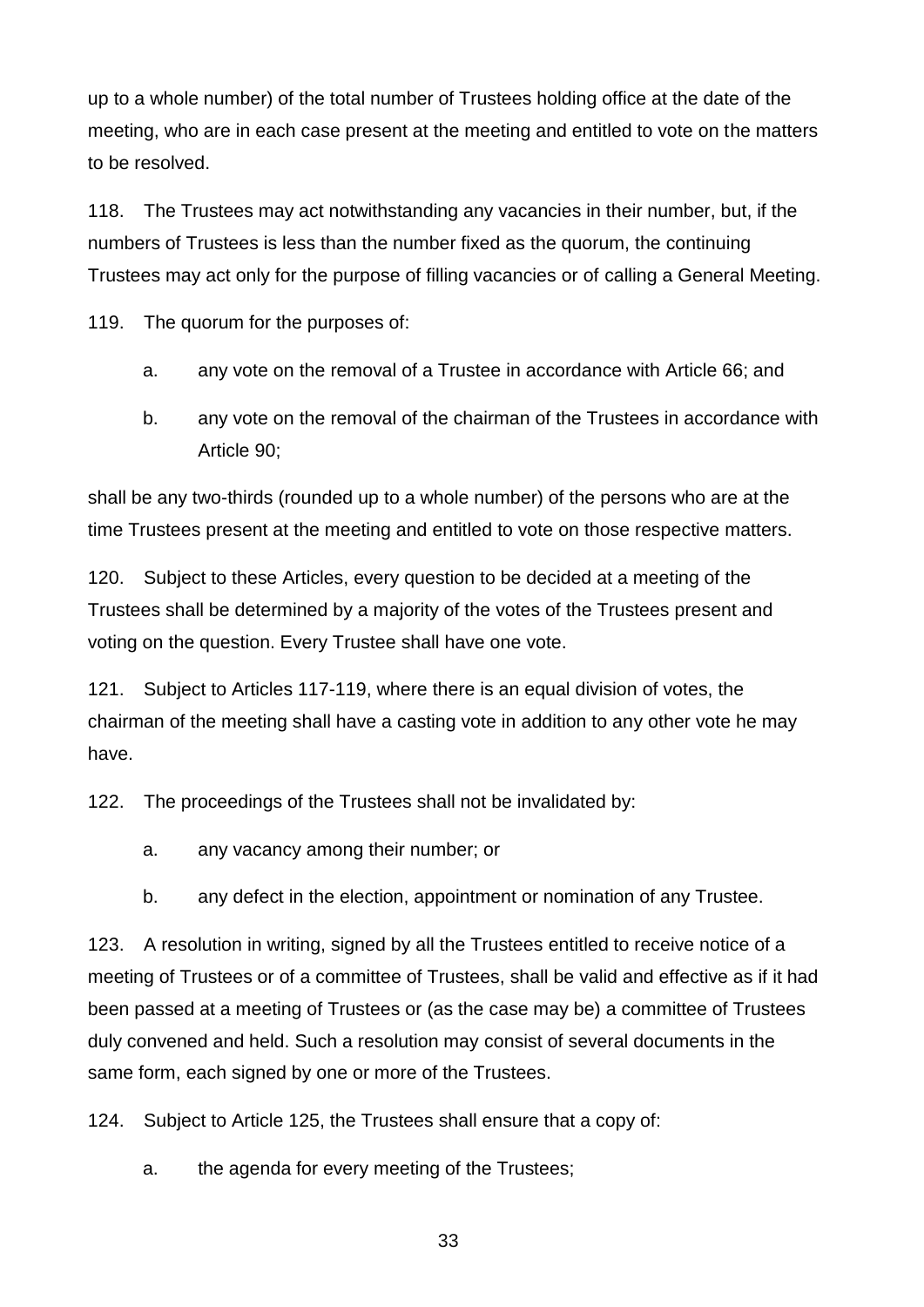- b. the draft minutes of every such meeting, if they have been approved by the person acting as chairman of that meeting;
- c. the signed minutes of every such meeting; and
- d. any report, document or other paper considered at any such meeting,

are, as soon as is reasonably practicable, made available at every Academy to persons wishing to inspect them.

125. There may be excluded from any item required to be made available in pursuance of Article 124, any material relating to:

- a. a named teacher or other person employed, or proposed to be employed, at any Academy;
- b. a named pupil or named student at, or candidate for admission or referral to, any Academy; and
- c. any matter which, by reason of its nature, the Trustees are satisfied should remain confidential.

126. Any Trustee shall be able to participate in meetings of the Trustees by telephone or video conference provided that:

- a. he has given notice of his intention to do so detailing the telephone number on which he can be reached and/or appropriate details of the video conference suite from which he shall be taking part at the time of the meeting at least 48 hours before the meeting; and
- b. the Trustees have access to the appropriate equipment if after all reasonable efforts it does not prove possible for the person to participate by telephone or video conference the meeting may still proceed with its business provided it is otherwise quorate.

## **PATRONS AND HONORARY OFFICERS**

127. The Trustees may from time to time appoint any person whether or not a Member of the Academy Trust to be a patron of the Academy Trust or to hold any honorary office and may determine for what period he is to hold such office.

## **THE SEAL**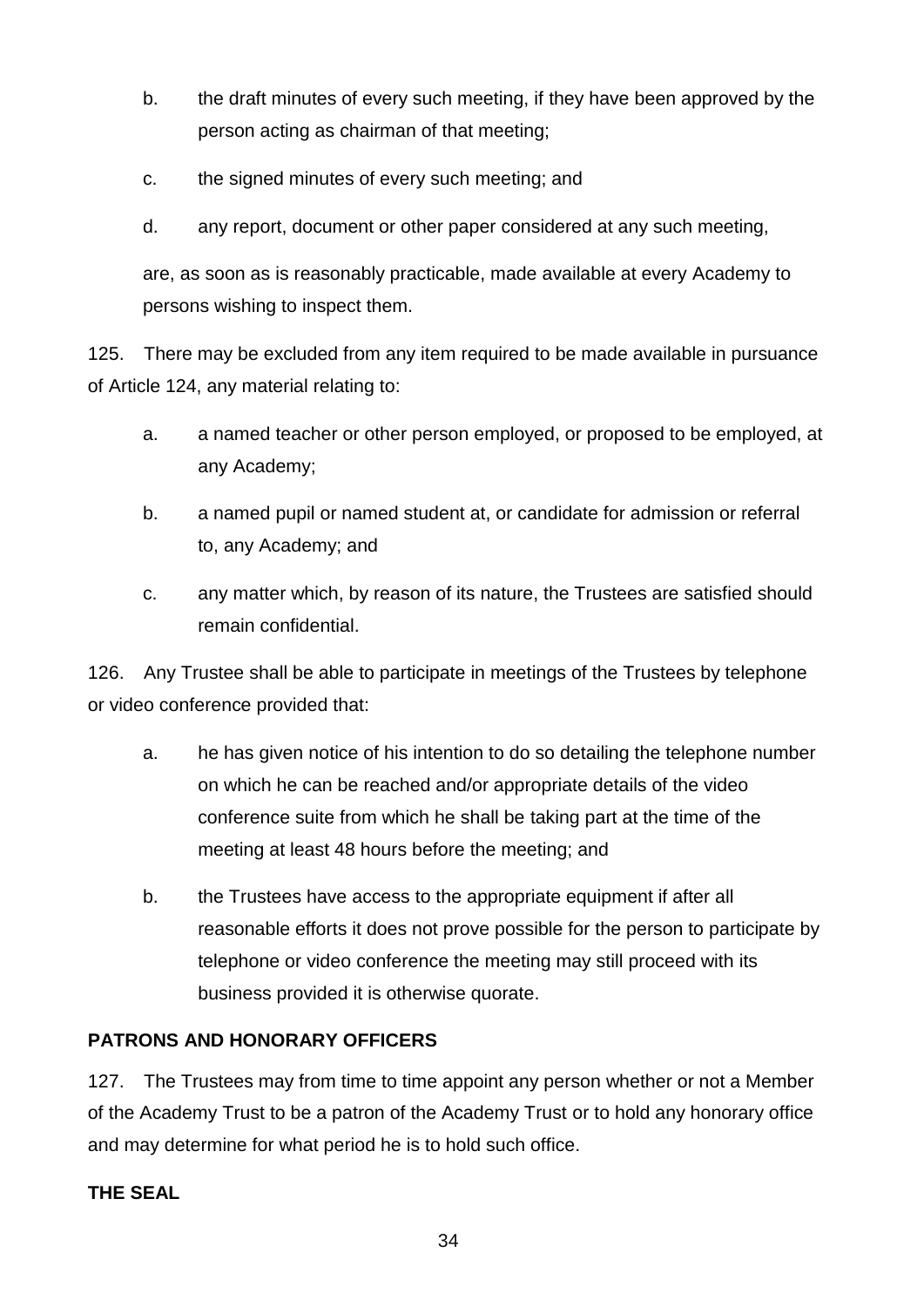128. The seal, if any, shall only be used by the authority of the Trustees or of a committee of Trustees authorised by the Trustees. The Trustees may determine who shall sign any instrument to which the seal is affixed and unless otherwise so determined it shall be signed by a Trustee and by the Clerk or by a second Trustee.

## **ACCOUNTS**

129. Accounts shall be prepared in accordance with the relevant statement of recommended practice published by the Charity Commission from time to time (the "**Statement of Recommended Practice**") as if the Academy Trust was a non-exempt charity and Parts 15 and 16 of the Companies Act 2006 and shall file these with the Secretary of State and the Principal Regulator by 31 December each Academy Financial Year.

#### **ANNUAL REPORT**

130. The Trustees shall prepare its Annual Report in accordance with the Statement of Recommended Practice as if the Academy Trust was a non-exempt charity and shall file these with the Secretary of State and the Principal Regulator by 31 December each Academy Financial Year.

#### **ANNUAL RETURN**

131. The Trustees shall comply with their obligations under Part 24 of the Companies Act 2006 (or any statutory re-enactment or modification of that Act) with regard to the preparation of an annual return to the Registrar of Companies and in accordance with the Statement of Recommended Practice as if the Academy Trust was a non-exempt charity and to the Secretary of State and the Principal Regulator by 31 December each Academy Financial Year.

#### **NOTICES**

132. Any notice to be given to or by any person pursuant to the Articles (other than a notice calling a meeting of the Trustees) shall be in writing or shall be given using electronic communications to an address for the time being notified for that purpose to the person giving the notice. In these Articles, "Address" in relation to electronic communications, includes a number or address used for the purposes of such communications.

133. A notice may be given by the Academy Trust to a Member either personally or by sending it by post in a prepaid envelope addressed to the Member at his registered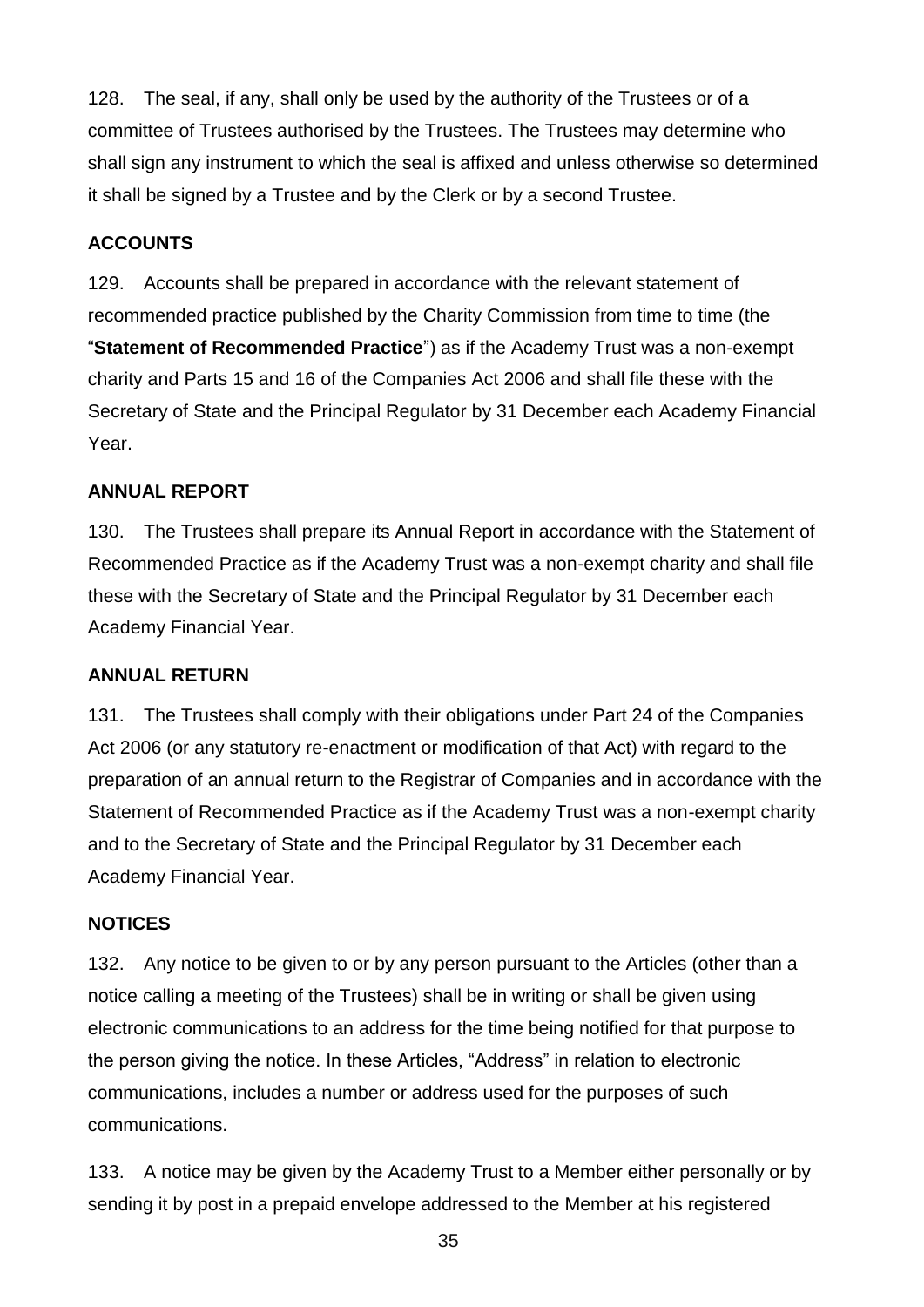address or by leaving it at that address or by giving it using electronic communications to an address for the time being notified to the Academy Trust by the Member. A Member whose registered address is not within the United Kingdom and who gives to the Academy Trust an address within the United Kingdom at which notices may be given to him, or an address to which notices may be sent using electronic communications, shall be entitled to have notices given to him at that address, but otherwise no such Member shall be entitled to receive any notice from the Academy Trust.

134. A Member present, either in person or by proxy, at any meeting of the Academy Trust shall be deemed to have received notice of the meeting and, where necessary, of the purposes for which it was called.

135. Proof that an envelope containing a notice was properly addressed, prepaid and posted shall be conclusive evidence that the notice was given. Proof that a notice contained in an electronic communication was sent in accordance with guidance issued by the Institute of Chartered Secretaries and Administrators shall be conclusive evidence that the notice was given. A notice shall be deemed to be given at the expiration of 48 hours after the envelope containing it was posted or, in the case of a notice contained in an electronic communication, at the expiration of 48 hours after the time it was sent.

#### **INDEMNITY**

136. Subject to the provisions of the Companies Act 2006 and Article 6.3 every Trustee or other officer or auditor of the Academy Trust shall be indemnified out of the assets of the Academy Trust against any liability incurred by him in that capacity in defending any proceedings, whether civil or criminal, in which judgment is given in favour or in which he is acquitted or in connection with any application in which relief is granted to him by the court from liability for negligence, default, breach of duty or breach of trust in relation to the affairs of the Academy Trust.

#### **RULES**

137. The Trustees may from time to time make such rules or bye laws as they may deem necessary or expedient or convenient for the proper conduct and management of the Academy Trust and for the purposes of prescribing classes of and conditions of membership, and in particular but without prejudice to the generality of the foregoing, they may by such rules or bye laws regulate:

a. the admission and classification of Members of the Academy Trust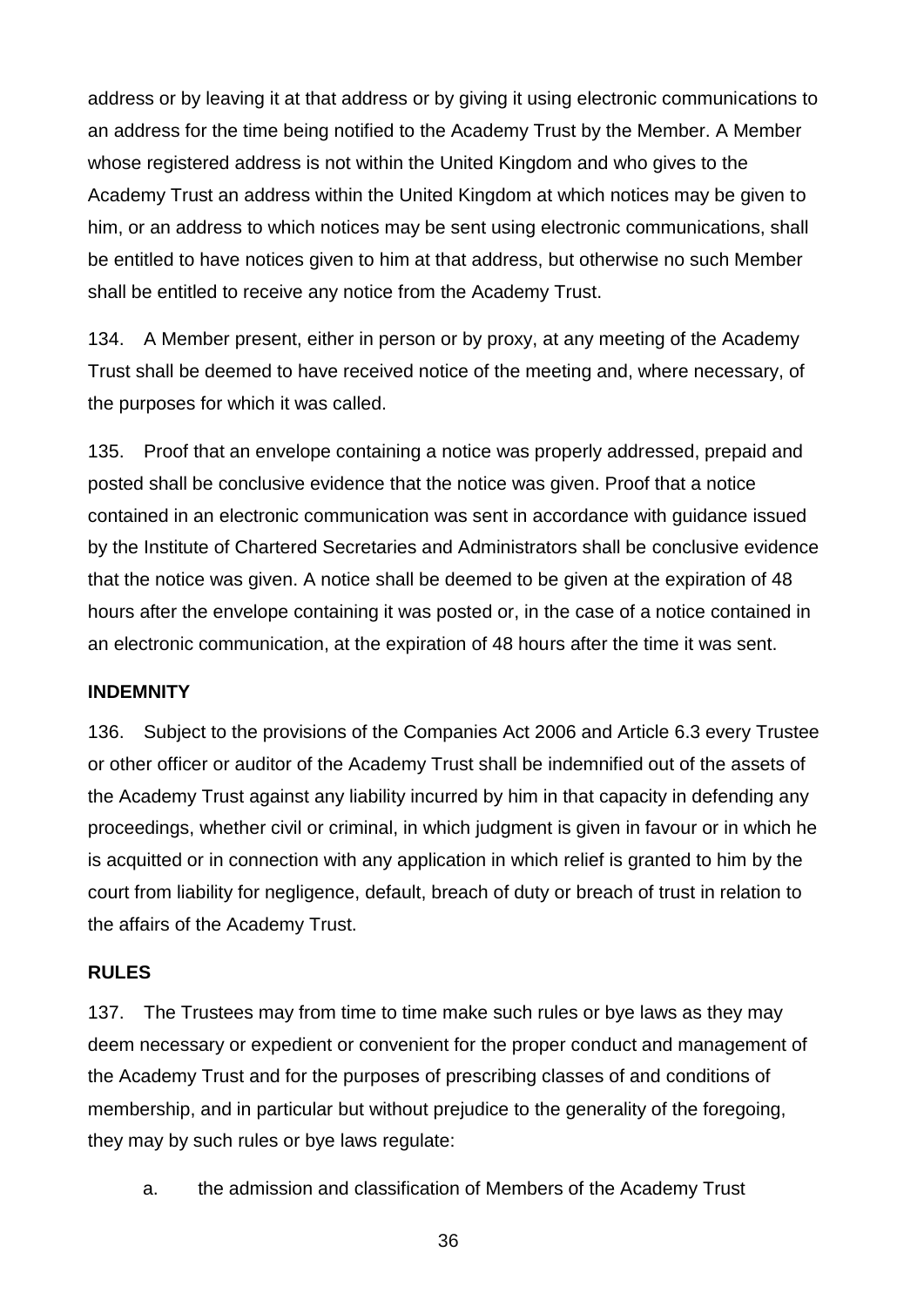(including the admission of organisations to membership) and the rights and privileges of such Members, and the conditions of membership and the terms on which Members may resign or have their membership terminated and the entrance fees, subscriptions and other fees or payments to be made by Members;

- b. the conduct of Members of the Academy Trust in relation to one another, and to the Academy Trust's servants;
- c. the setting aside of the whole or any part or parts of the Academy Trust's premises at any particular time or times or for any particular purpose or purposes;
- d. the procedure at General Meetings and meetings of the Trustees and committees of the Trustees and meetings of the Local Governing Bodies in so far as such procedure is not regulated by the Articles; and
- e. generally, all such matters as are commonly the subject matter of company rules.

138. The Academy Trust in general meeting shall have power to alter, add or to repeal the rules or bye laws and the Trustees shall adopt such means as they think sufficient to bring to the notice of Members of the Academy Trust all such rules or bye laws, which shall be binding on all Members of the Academy Trust. Provided that no rule or bye law shall be inconsistent with, or shall affect or repeal anything contained in the Articles.

#### **AVOIDING INFLUENCED COMPANY STATUS**

139. Notwithstanding the number of Members from time to time, the maximum aggregate number of votes exercisable by Local Authority Associated Persons shall never exceed 19.9% of the total number of votes exercisable by Members in general meeting and the votes of the other Members having a right to vote at the meeting will be increased on a pro rata basis.

140. No person who is a Local Authority Associated Person may be appointed or elected as a Trustee if, once the appointment or election had taken effect, the number of Trustees who are Local Authority Associated Persons would represent 20% or more of the total number of Trustees. Upon any resolution put to the Trustees, the maximum aggregate number of votes exercisable by any Trustees who are Local Authority